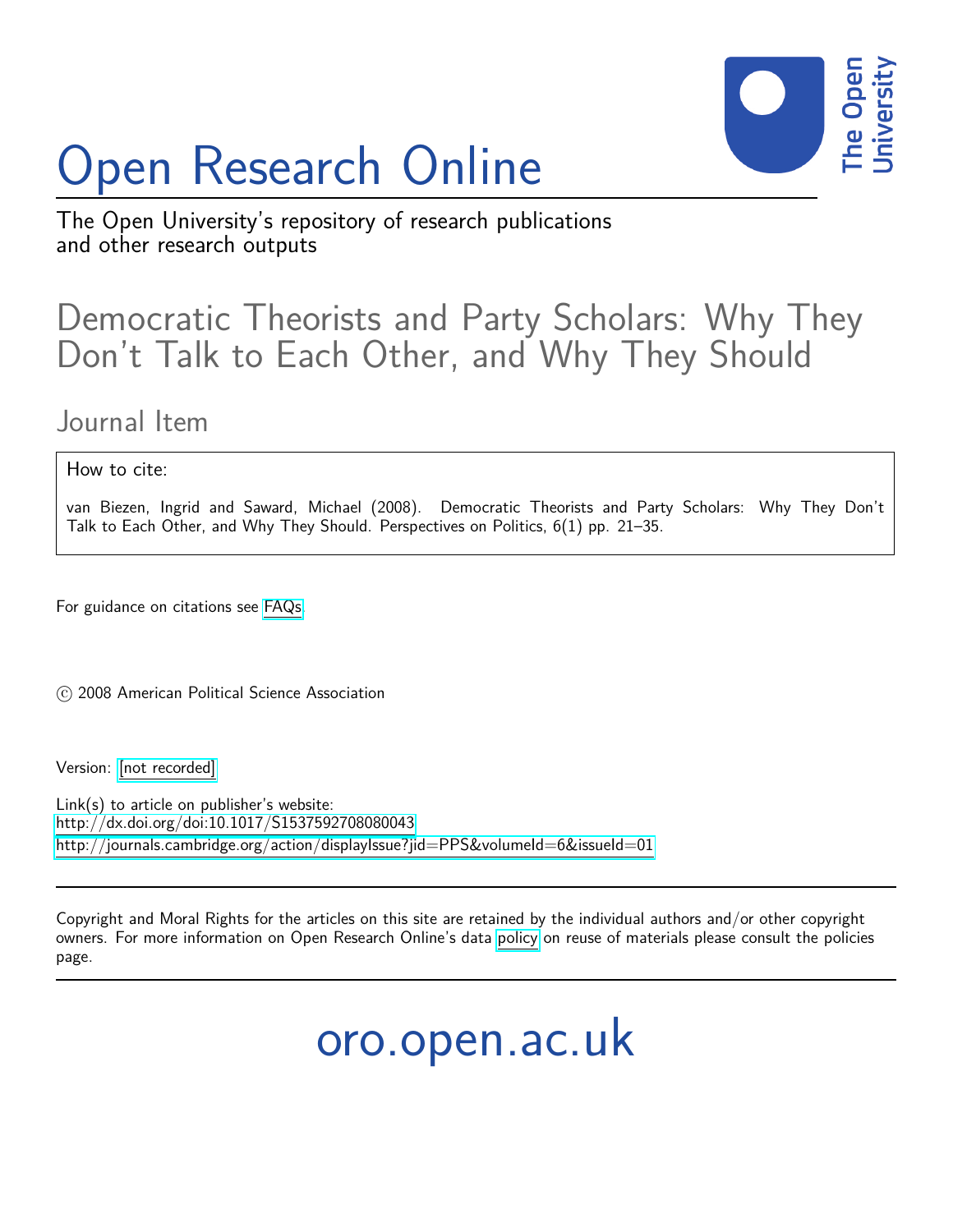## **Democratic Theorists and Party Scholars: Why They Don't Talk to Each Other, and Why They Should**

*Ingrid van Biezen and Michael Saward*

Despite their importance to one another, the current literatures on political parties and normative democratic theory continue to develop largely in mutual isolation. Empirical studies of contemporary political parties and party systems tend to have little to say about the meanings and possibilities of democracy, and therefore also about the varied potential roles of political parties within it. Meanwhile, contemporary democratic theorists quietly sidestep the issue of whether political parties perform a legitimate function in democracies. This lack of mutual engagement is regrettable, in particular given the pervasive erosion of popular support and legitimacy of political parties as representative institutions. In this article we explore the key reasons for democratic theorists and scholars of political parties so rarely taking on each others' core concerns, and we outline the key ways in which this mutual disengagement is mutually impoverishing. We will also suggest ways forward, by pinpointing and illustrating potentially productive areas of engagement which might serve to deepen our understanding of democracy's present and its possible futures.

Sepite many recent successful cases of democratiza-<br>
lems of disaffection.<sup>1</sup> Among the most acute<br>
challanges to contemporary democratics is a persentia are tion, democracy arguably suffers from serious probchallenges to contemporary democracies is a pervasive erosion of popular support for representative democratic institutions. Increasing discontent with politicians and political parties is a key part of this erosion.

The widespread perception that parties are procedurally necessary for the effective functioning of democracy does not translate into their being widely supported or respected. This syndrome is clearly evident, with parties today often being seen as both the institution most susceptible to corruption, $<sup>2</sup>$  and one of the least trusted public</sup> institutions. A growing number of U.S. citizens are increasingly disenchanted with their political parties.<sup>3</sup> In the European Union, parties enjoy less trust than any other private

*Ingrid van Biezen is Reader in Comparative Politics at the University of Birmingham, UK (i.c.vanbiezen @bham.ac.uk). Michael Saward is Professor of Politics at the Open University, UK (m.j.saward@open.ac.uk). The authors are grateful to Richard S. Katz and Jeremy Jennings and two anonymous reviewers for their insightful comments and suggestions. In developing our arguments, we also benefited from conversations with Robert Dahl, Russell Dalton, Ian Shapiro, workshop participants at the ECPR Joint Sessions, and graduate students at Yale University. Part of this research was supported by the British Academy (research grant SG 38612).*

or public institution—less than big companies or trade unions, and far less than institutions such as the army or police, or even the United Nations and the European Union itself.<sup>4</sup> Indeed, levels of distrust in political parties, in the advanced industrial democracies and elsewhere, are now so high that they are almost beyond scale.<sup>5</sup>

From this perspective, it is particularly important to reflect on the functions traditionally assigned to parties in the processes of democracy, and to ask how the apparently declining capacity of parties to perform their representative functions can be reversed, or alternatively how both parties and democratic systems more generally can adapt to the shift of those functions to other arenas. Do parties need to be reinvented? If so, what design tools are available, and how could they best be used?

Political science should be able to provide resources to understand and perhaps to help to address these corrosive tendencies and pressing concerns. But there is a strong case for arguing that it has deprived itself of a capacity to do so, due to a curious, persistent, and ultimately indefensible divide between two distinct sub-disciplinary domains: democratic theory (DT) and the study of political parties (PP). Any meaningful discussion of concerns with democracy and democratic legitimacy requires that empirical developments are assessed with reference to theories of democracy and that normative postulates can be evaluated in relation to empirical realities. The contemporary challenges to political parties, as part of a broader crisis of representation, heighten the degree to which the empirical and the normative need each other as we seek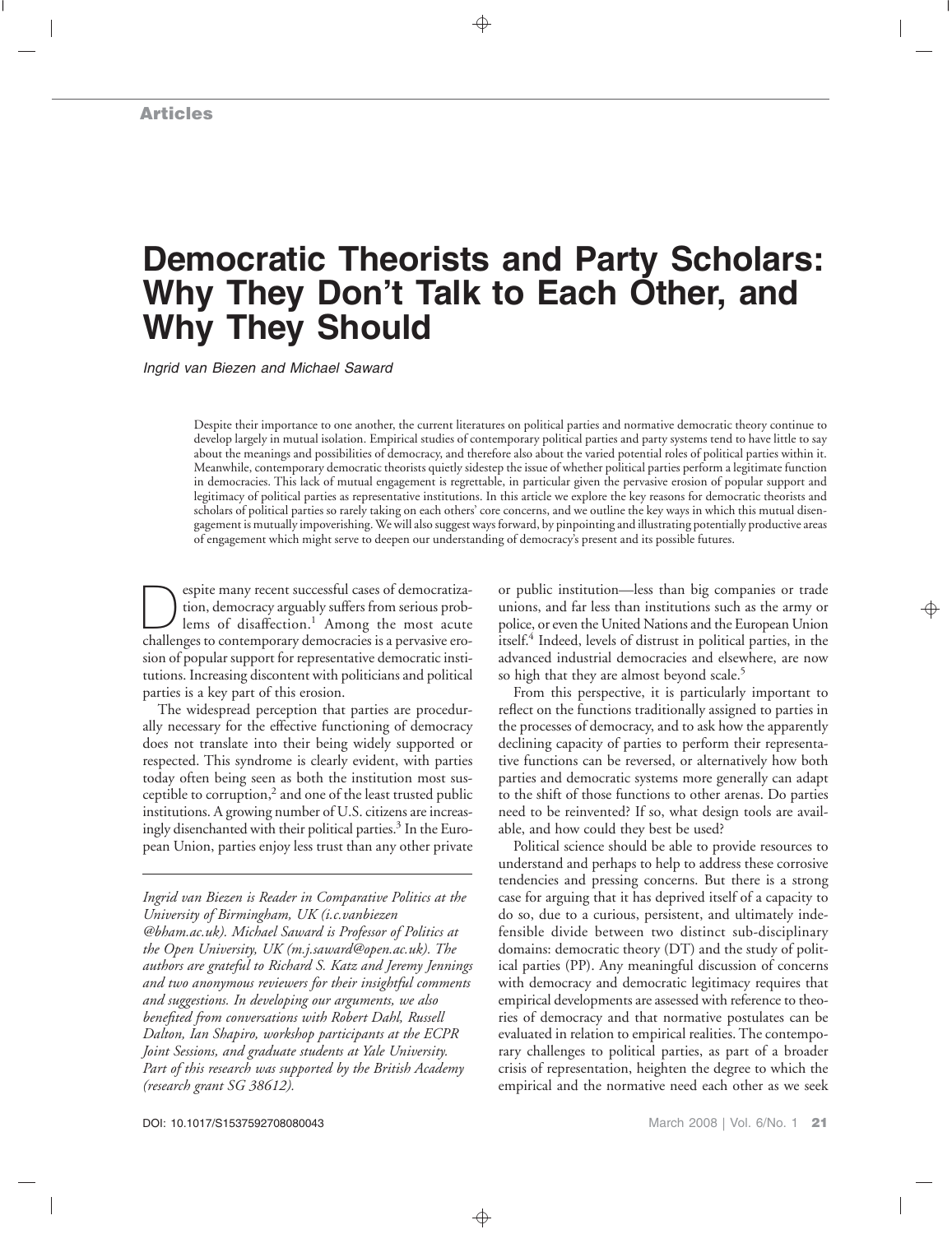new ways to trace and express links between democracy as an existing practice and democracy as an unfulfilled ideal.

In this light, it is regrettable that, despite their importance to one another, the current literatures on political parties and normative democratic theory continue to develop to an extraordinary degree in mutual isolation. While assuming that political parties are inevitable for modern democracy, empirical studies of contemporary parties, party organization, and party systems tend to have little to say about the varied meanings and possibilities of democracy, and therefore of the varied potential roles of political parties within it. Conversely, modern democratic theory is noticeably silent on the question whether political parties have a legitimate place and function in a democracy. In this article we will back up these claims—noting that where there are exceptions they tend to prove the rule—and argue that this mutual neglect is a serious problem which threatens to prevent us taking advantage of promising areas for potential mutual engagement. We explore the key underlying reasons why democratic theorists and scholars of political parties should so rarely take on each others' core topics and concerns, and sketch just how this mutual disengagement is mutually impoverishing. The article will, however, suggest ways forward by pinpointing potentially productive areas of engagement which, if pursued, might just serve to deepen our understanding of democracy's present and its possible futures. Finally, by way of illustration we indicate how building on theory insights into deliberative democracy and party scholars' insights into party configuration and organization could be productive—and, in the light of the pressures that parties (and representation) are under, politically highly relevant.

## **Political Theory versus Political Science**

The divide between democratic theory and the study of political parties can be seen as one part of the broader disconnection between the sub-discipline of political theory (or political philosophy—the terms are taken as interchangeable for present purposes) and political science more generally. Recently, Shapiro has argued that an ongoing process of professionalization and specialization has dissociated political philosophy from the rest of political science, and has separated normative from empirical theory, "with political philosophers declaring a monopoly over the former while abandoning the enterprise of 'positive' political theory to other political scientists." As a consequence, "normative theory . . . is no longer informed, in the ways that the great theorists of the tradition took it for granted that political theory should be informed, by the state of empirical knowledge of politics." This separation has not only resulted in an increasing tendency of normative political theory to downgrade concerns over practical

feasibility but "has also fed the tendency for empirical political theory to become banal and method driven detached from the great questions of the day and focused instead on what seems methodologically most tractable."<sup>6</sup>

Arguably, modern political philosophers have always been more aware of the nature of their activity and the way in which their sub-discipline connects to the rest of political science than their colleagues in other branches of the discipline.7 Among political theorists in particular, therefore, the problematic dissociation of political philosophy from the wider activity of political science has not gone unnoticed. Gunnell, in *Between Philosophy and Politics,* for example, expresses concern with the "alienation" of political theory from substantive political problems.<sup>8</sup> In *Reappraising Political Theory,* Ball suggests that political philosophy develop some of the "sensibilities of those among our fellow political enquirers who are conventionally classified as 'empirical' political scientists."<sup>9</sup> In *Deliberative Democracy and Beyond,* Dryzek observes a "nearuniversal tendency among political theorists to treat empirical reality in terms of a few stylized facts, rather than attending seriously to the findings of empirical political science."<sup>10</sup>

Kelly suggests that, if political theory is to continue to command interest and respect within the discipline, "it does more to re-engage with political science," which it can do "by challenging the terms of much that goes on in political science." In so doing, political theory could provide a support structure for what political scientists do by conceptual clarification and theory construction, and would act to clarify and challenge the normative dimensions of the theories and questions that political scientists work with.<sup>11</sup> At the same time, political scientists should take more notice of the concepts and theories developed by political philosophers. Indeed, Shapiro's cited observations are more than a critique of political theory's navelgazing. While he condemns the theorists for seeing themselves engaged "in a specialized activity distinct from the rest of political science," his is as much an assault on triteness and triviality in empirical political science as it is on the narcissism of political theory.<sup>12</sup>

These overviews may seem exaggerated, but we would agree that they are largely accurate. There are many pressures which drive sub-disciplines away from mutual engagement, from the internal organization of academic departments to increasing journal specialization to certain research accounting and funding procedures. Whatever the causes, the diagnosis is clear enough; to move towards tentative prescriptions, we need to address a range of problems that arise from this large-scale disjunction. The specific case of the linking of democratic theory and research into political parties is just one such problem, though (as we hope to show) one of real significance.

Among the various modes of non-communication between political philosophers and political scientists, our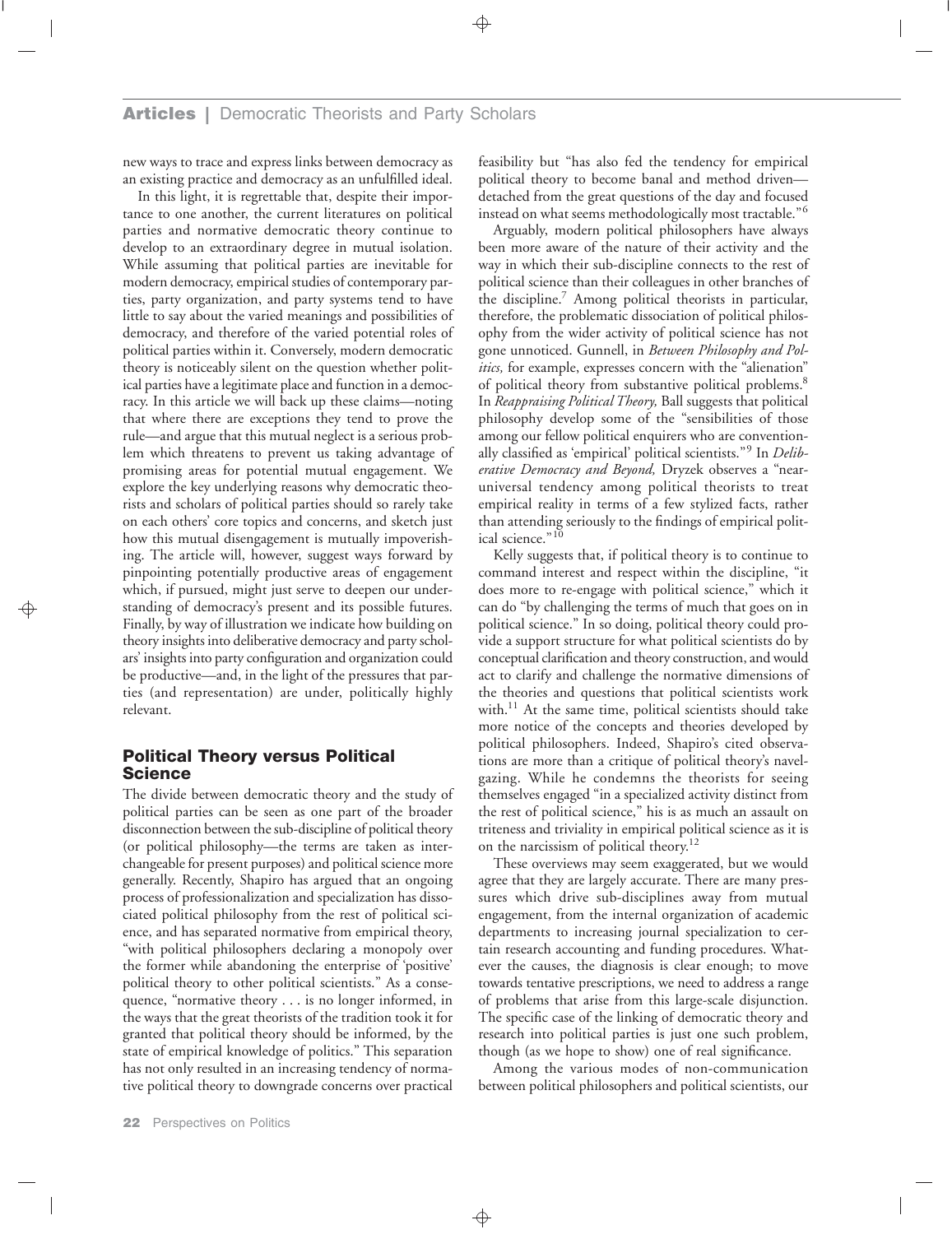concern here centers on the meaning and interpretation of "democracy." We do not argue that theory and empirical work on a range of democratic institutions have not been mutually engaged—they have, in various ways. But this work, it is fair to say, focuses much more on the "hardware" of democracy rather than the "software" of mediating institutions like political parties. For example, Lijphart's consensus and majoritarian models, Dahl's account of the constitutive features of polyarchy, Guinier's discussion of electoral rules, and Mansbridge's rethinking of representation engage with characteristics and trajectories of a range of background institutions electoral systems, electoral and other rights, executive accountability, the accountability of individual members of Congress, and so on.<sup>13</sup> Such authors clearly engage with democratic institutions to help to generate theoretical insights. Notwithstanding such efforts, engagement between work on democratic theory and *political parties* specifically has remained exceptional.

From that perspective, and with specific reference to work in democratic theory and on political parties, a key challenge for political theorists lies in fostering more critical conceptual engagement among scholars of political parties and the elucidation of the implicit normative assumptions underlying many of their approaches. Democratic theorists, at their best, problematise democracy, drawing out shifting and competing meanings. Some of this work may involve uncomfortable implications for the place of parties in democratic politics, today and in the future. However, when addressing empirical reality and advancing practical solutions for the improvement of the quality of democracy, democratic theorists should be less reluctant to acknowledge the reality (and indeed the potential) of the political party and to incorporate the empirical findings of party scholars.

Party scholars, on the other hand, when addressing normative and empirical issues of democracy, could benefit from developing a greater sensitivity to the broader significance of the place and role of political parties in modern democracy, and a greater awareness of the conceptual and theoretical dimensions underlying democracy. We will pick up a range of such issues in what follows.

#### **Back to the Future?**

Both democratic theorists and party scholars could find inspiration in the great thinkers of the past, as the two particular 'schools' have not always been disconnected. Indeed, until the mid-twentieth century it was often precisely through the concept of democracy that normative political theory and empirical political science were closely linked. In the eighteenth century, Hume was the first among the major political philosophers to take up the subject of parties.14 In his essay *Of Parties in General* (1742) he observed that parties founded on some real difference of interest (as opposed to affection) and political (as opposed to religious) principles are typical of the modern world: "Parties from *principle,* especially abstract speculative principle, are known only to modern times and are, perhaps, the most extraordinary and unaccountable *phenomenon* that has yet appeared in human affairs."<sup>15</sup> At best, however, Hume accepted parties only as an unpleasant consequence of free government. Edmund Burke was the first to see that see that parties had a positive and necessary use for democracy. In *Thoughts on the Cause of the Present Discontent* (1770) he made what has subsequently been described as "the first argument in the history of political philosophy for the respectability, not merely the necessity, of parties."<sup>16</sup>

Over the course of the eighteenth and nineteenth centuries, political philosophy gradually came to terms with the continued institutionalization of political parties and their de facto inevitability as permanent elements of the political system (though strong anti-party sentiments continued to permeate many theories of government and democracy). The reality of the political party received a final and decisive push with the advent of mass democracy and the introduction of universal suffrage. As the size of the democratic polity increased with the consolidation of large-scale nation-states, direct links between the state and the individual became increasingly unrealistic, a fact which further legitimized the status of parties as intermediary institutions between individual citizens and the state. More or less contemporaneous with this development was the shift in the dominant meaning of democracy; in the late 1700s Madison dismissed democracy, understood as Athenian-style direct democracy, in favour of republican government. In just over 100 years, Madison's republicanism was well on the path to becoming itself the dominant meaning of democracy.

Until at least the early twentieth century, as the works of major scholars of political parties such as Ostrogorski, Michels, and Weber demonstrate, the empirical study of political parties remained intimately related to democratic theory.17 To be sure, Ostrogorski and Michels in particular were primarily concerned with democracy *within* parties, and the undemocratic and oligarchic tendencies of bureaucratic mass parties in particular, and not with democracy as a political system based upon competition *between* parties. However, their theoretical and empirical analyses of the functioning of political parties are clearly related to the theory of democracy. Ostrogorski's solution to what he saw as the suffocating internal discipline of mass parties, i.e., to create a polity without permanent parties, underlines how he sought to reconcile liberalism with the idea of popular sovereignty, thus addressing a fundamental concern that pervaded much of the nineteenth century. Michels implied that parties should be seen as obstacles to, or the very antithesis of, democracy, at least to the extent that the "iron law of oligarchy" should be seen also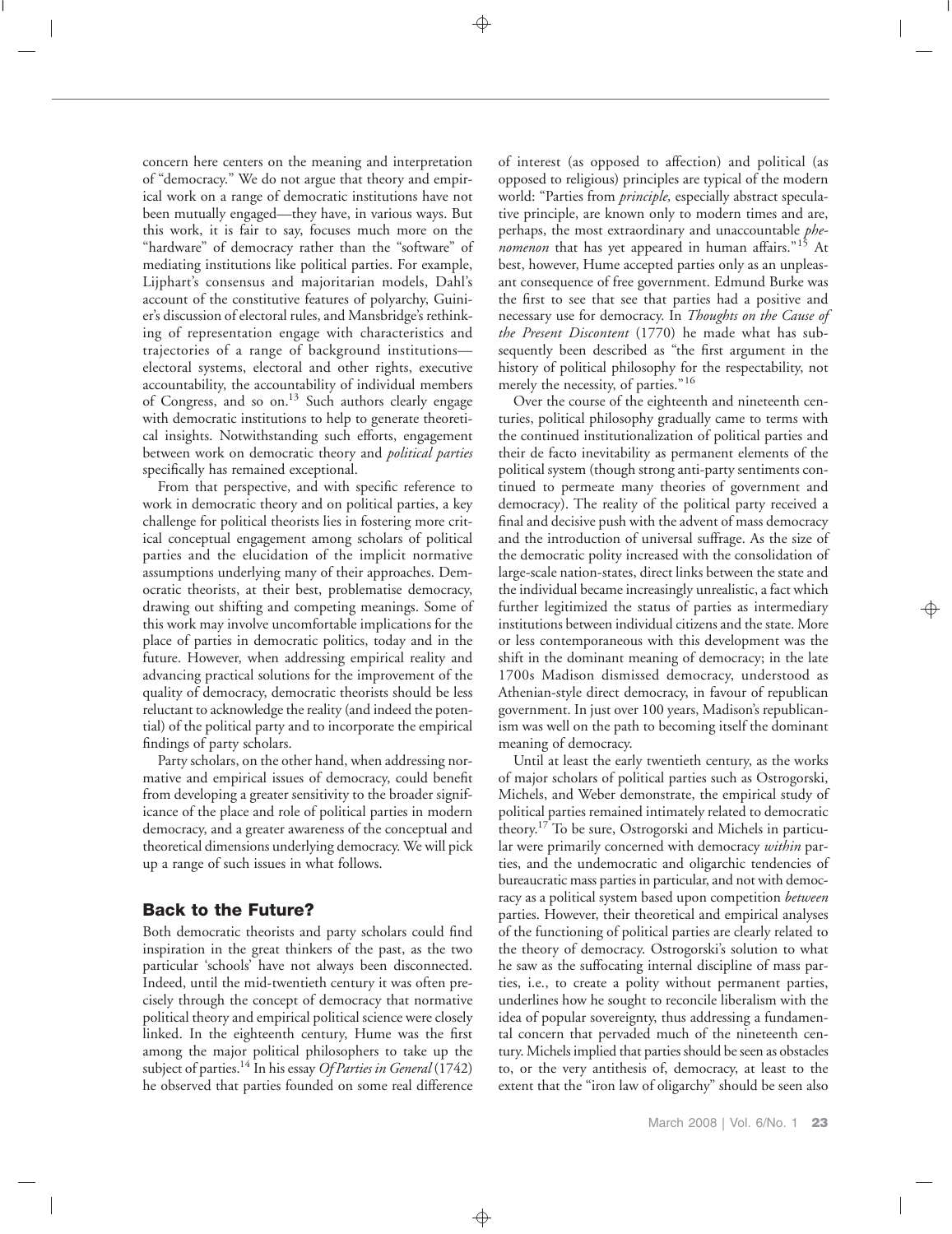to apply to the organization of the state itself. Weberian analysis, on the other hand, suggests that strong and responsible political leadership may be necessary for the healthy functioning of democracy, principally because it serves to prevent the politicization of an unaccountable bureaucracy. On this view, a lack of democracy within parties is not necessarily consequential for democracy at the system level because, as Sartori would later put it, "democracy on a large scale is not the sum of many little democracies."<sup>18</sup>

#### **The Mysterious Absence: Contemporary Democratic Theory and Parties**

So, the deep linkage of party (and partisan) interests with philosophical and theoretical reflection on democracy was strong and varied in a range of classic sources. It was in the twentieth century—and arguably in the 1960s and 1970s in particular, as the behavioural revolution in political science advanced while normative political theorizing suffered something of a crisis of identity and relevance—that the study of democratic theory and of political parties separated and diverged. Empirical and institutional work on democracy was still sometimes combined with theory construction and conjecture, as we have seen. But parties specifically tended to be bypassed by democratic theorists, and those scholars specializing in political parties tended to do so quite separately from the concerns of democratic theorists. In this section we briefly offer support for our view that this separation is real. In the next section, we explore the more significant question about why this separation has occurred and been sustained.

Arguably it was Schumpeter in the 1940s who most influentially reconciled parties with democracy, by defending a minimal conception of democracy in which the circulation of party elites in power through elections became both its essence and justification. In recent years, however, the theory of democracy has by and large become detached from analysis of the character and roles of political parties, despite a few notable exceptions such as Robert Dahl or Giovanni Sartori, both of whom have published normative studies of democracy as well as empirical studies of democratic institutions and political parties. As Sartori observes, however, as scholars of political parties we are "travelling more and more through the ever-growing jungle of party polities without really knowing where we started, let alone where we are heading."<sup>19</sup> Even here, these authors have often separated out consideration of parties and issues in democratic theory; *Democracy and its Critics* (Dahl) and *The Theory of Democracy Revisited* (Sartori), arguably their major works of democratic theory respectively, have little to say about political parties. And key parts of Dahl's work have displayed unresolved tensions between his expression of the democratic ideal and parties and other institutions which he regards as being at

Schattschneider's observation that "the political parties created democracy and that modern democracy is unthinkable save in terms of the parties"<sup>21</sup> has become an oftcited conventional wisdom among party scholars. Parties have come to be seen as necessary for democracy, even amidst increasing concern that their actual functioning is inadequate for a healthy performance of democracy. $22$ 

Underlying the debates about the contemporary performance of existing parties and party systems, there are fundamental disagreements about the meaning of democracy and the role of political parties within it. What that conception of democracy *is,* however, remains unclear. Complaints about the decline of party, the growing disengagement from partisan politics, increasing dissatisfaction with and distrust in parties and politicians, the weakening of their representational and governmental roles, and the problems of accountability, responsiveness, and legitimacy, all rest upon, usually implicit, normative assumptions concerning what is valuable about democracy and about how democracy should work.<sup>23</sup> But with relatively few exceptions, $24$  even when these assumptions are made explicit, they generally are simply stated as selfevident truths, rather than being recognized as contentious choices.25

Just as scholars of political parties tend to disregard the variety in conceptions of democracy, contemporary democratic theorists generally fail to acknowledge the variety in functions and types of party. If not ignored altogether, parties are often at best understood one-dimensionally, as monolithic entities or mysterious black boxes. In particular in varieties of democratic theory belonging to the strands of participatory democracy and civic republicanism (including recently prominent strands of deliberative democracy), political parties are conspicuous by their marginality or absence. Even in theories of democracy that are less averse in principle to the notion of interest representation and the existence of intermediary structures, the status accorded to political parties is quite trivial. Theories of associative democracy, for example, which argue for voluntary citizen associations as the central institutions of governance, have little to say about the role of political parties in democratizing civil society or the state, or the extent to which self-governing voluntary associations should replace or complement the activities of political parties.<sup>26</sup> In the same vein, the more recent theories of deliberative democracy, while not necessarily unsympathetic to the notion of representation, define few, if any, of the linkages between "representatives" and "constituents" in terms of party, with parties typically regarded as belonging to the wrong side of the aggregation-deliberation dichotomy.<sup>27</sup>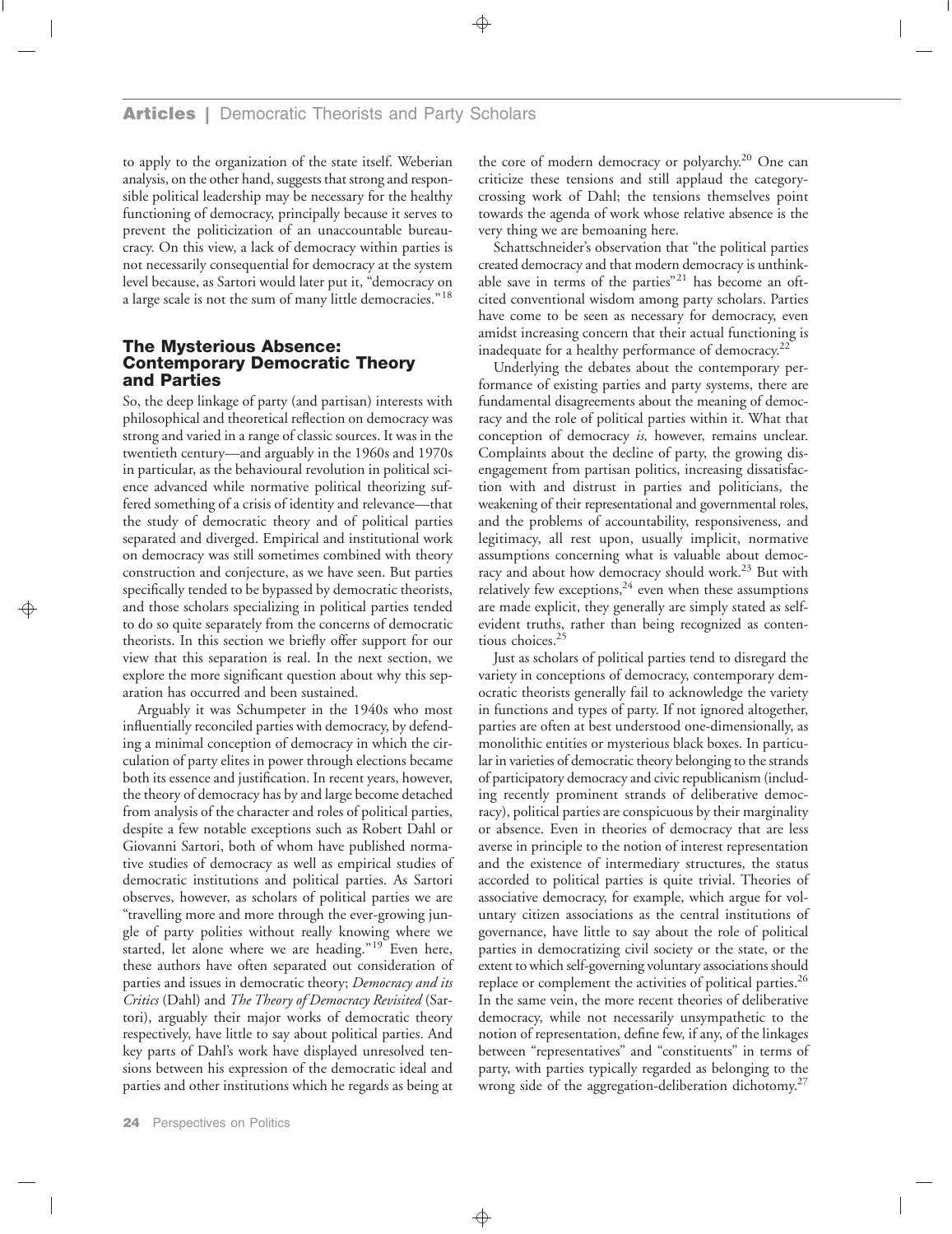More generally, indeed, the implicit understanding of representation in political theory seems to be one in which representation occurs through the presence or actions of individual elected politicians conceived largely in isolation from parties or party structures.

The absence of political parties from these domains of democratic theorizing is quite stark, and is evident in a range of contemporary democratic theory topics and debates. Key parts of the literature on "participatory democracy" in the late 1960s to the early 1980s bypassed parties to look instead at functional and radically decentralized modes of participation.<sup>28</sup> Parties are rarely mentioned in a prominent exploration of democracy's "outer and inner edges."<sup>29</sup> Fishkin largely sets parties aside from preferred "deliberative polls" in "the quest for deliberative democracy;"<sup>30</sup> Gutmann and Thompson's advocacy of a different brand of deliberative democracy is profoundly focused on principles, and parties do not get a mention.<sup>31</sup>

Parties play a marginal, and to a degree a suspect, role in Young's otherwise extensive examination of the politics of inclusion and democracy, $32$  and the same is often true of general texts that seek to engage democratic theory on a wide canvas (e.g., works by Beetham and Saward).<sup>33</sup> A rich array of formal and informal institutions and practices bearing on deliberation are considered in the key essays on deliberative democracy gathered by Fishkin and Laslett,<sup>34</sup> but parties barely rate a mention as deliberative, non-deliberative, or potential deliberative bodies or participants; Christiano notes the role of parties as potential deliberative bodies, but they play a strongly subordinate role to principles and more hardware elements of his discussion of "fundamental issues in democratic theory."<sup>35</sup> Similar comments can rightly be made of other noted democratic theory texts, such as those by Dryzek, Macedo, and Benhabib, that engage in particular with the dominant deliberative thread in democratic theory.<sup>36</sup> Implicitly, parties are not seen as real or ideal vehicles of democratic deliberation—a key theme to which we return in the final section. Muirhead has commented rightly that "while there are many and varied strains of the deliberative ideal—from abstract philosophical accounts like those of Habermas and Rawls to quite practical treatments like those of Gutmann andThompson or Fishkin—in general, none give an extended role to party or partisanship'.<sup>37</sup> Parties likewise are also bypassed, for the most part, in other leading democratic theory accounts of the ways in which (it is argued) democracy needs to be reinvented or reformed, for example in discussions of green democracy<sup>38</sup> and cosmopolitan and transnational democracy.<sup>39</sup>

Of course this is a selective sample. Nevertheless readers can judge for themselves our basic claim: contemporary democratic theorists rarely consider the necessity, roles, promise, or democratic character of political parties, and often simply neglect them. Rather, they focus on an array of principles, moral dilemmas, institutional hardware and design, individuals as actors and citizens, "the people,"

and new forums and other institutions which may embody democratic ideals. There are exceptions—Christiano to some degree, Phillips and Budge for example<sup>40</sup>—but they are isolated ones. It is something of an irony that in one of the earliest and most influential articles in the dominant deliberative democracy strand, Joshua Cohen noted that "the question is how we can best approximate the deliberative conception. And it is difficult to see how that is possible in the absence of strong parties, supported with public resources."<sup>41</sup> Similarly, Bernard Manin insisted that parties make an essential contribution to democracy.<sup>42</sup> It is fair to say that the suggestions of these early theorists of deliberative democracy have largely been ignored since.

#### **Why Democratic Theorists and Party Scholars Don't Talk to Each Other**

With so many topics and concerns in common—not least the fundamental health of democracy—why is there such a divide between democratic theory and the study of political parties? We have hinted at some reasons; in this section we approach the issue explicitly and more systematically. We think that there are at least four key, and interrelated, characteristics of the different literatures' approaches to democracy within which the core reasons can be located; these are referred to as "domains of difference." These domains are: (1) *dominant epistemology approach*, addressing fundamental issues of how we know what we know; (2) the *level of analysis,* dealing with different tendencies to prioritize the focus on certain evident features of polities; (3) definitions of key terms, above all *democracy,* and (4) positioning of analyses on issues of *substance and procedure.* No doubt there are different ways of carving up fundamental differences dividing the two literatures concerned. But we hope to show that these four domains *are* fundamental. Further, there are clear relationships between the four domains. For example, an epistemological approach that prizes normative thinking is more likely to emphasize substance over procedure (or at least to see procedures in terms of principled points of substance). Likewise, scholars of political parties will in part emphasize procedures since their epistemological preferences for empirical approaches induce scepticism about positing essential substance. These different approaches have deep roots and extensive influence on the focus and style of the different literatures. These characteristics, as well as the broader nature of the different approaches, the reasons for them, and their consequences, are schematically represented in table 1.

The first domain of difference concerns the different dominant epistemological approaches of democratic theory and the study of political parties. Although perhaps less directly related to the treatment of democracy per se, these positions have an immediate bearing on it, as well as being related to the other characteristics. Broadly speaking, democratic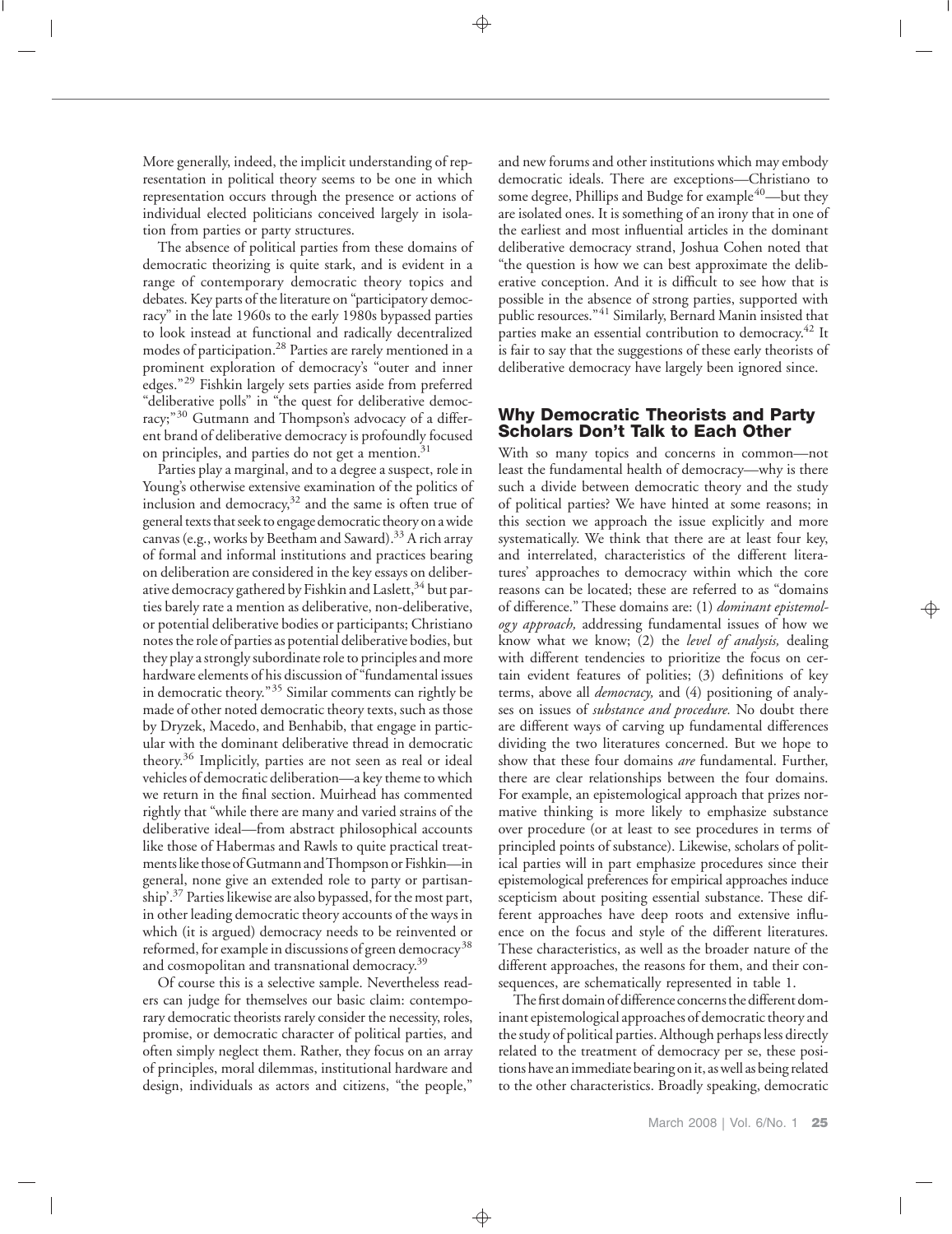**Table 1**

#### **Democratic Theory (DT) and the Study of Political Parties (PP): Different approaches to democracy**

| Domain<br>of difference  | <b>Nature</b><br>of difference                                                                                                                                                            | Reasons<br>for difference                                                                                                                                                                                                                                                             | Consequences<br>of difference                                                                                                                                                                                                                                                                                                                                                                                                      |
|--------------------------|-------------------------------------------------------------------------------------------------------------------------------------------------------------------------------------------|---------------------------------------------------------------------------------------------------------------------------------------------------------------------------------------------------------------------------------------------------------------------------------------|------------------------------------------------------------------------------------------------------------------------------------------------------------------------------------------------------------------------------------------------------------------------------------------------------------------------------------------------------------------------------------------------------------------------------------|
| Epistemological position | DT: prioritizes normative<br>approaches<br>PP: prioritizes empirical<br>approaches                                                                                                        | DT: grounded in a philosoph-<br>ical tradition that favours<br>deductive and axiomatic<br>reasoning<br>PP: grounded in a tradition<br>of logical positivism/<br>empiricism that favours<br>perception and observa-<br>tion                                                            | DT: strength of the argu-<br>ment arises from abstract<br>reasoning and internal<br>coherence; the idea is<br>more important than the<br>empirical examples; uses<br>selected and isolated<br>cases as occasional<br>illustrations<br>PP: based on the study of<br>empirical practice; strength<br>of the argument arises<br>from references to con-<br>crete external cases; norma-<br>tive assumptions are<br>absent or implicit |
| Level of analysis        | DT: focuses on macro/<br>micro level<br>PP: focuses on meso level                                                                                                                         | DT: is 'grand theory'; con-<br>cerned with the constitutive<br>features of the system<br>PP: is 'middle-range'<br>theory'; concerned with<br>processes within the<br>system                                                                                                           | DT: object of analysis<br>focuses on the wider sys-<br>tem and the justification of<br>states; focuses on constitu-<br>tions and individual rights<br>as 'hardware' of the<br>system<br>PP: object of analysis<br>focuses on the mediating<br>structures between the<br>individual and the state;<br>focuses on parties as 'soft-<br>ware' of the system                                                                           |
| Defining terms           | DT: sees 'democracy' as<br>an abstract and change-<br>able idea as well as a con-<br>tingent practice<br>PP: sees 'democracy' as<br>contextual and exogenous<br>to its object of analysis | DT: emerges prior to mod-<br>ern representative govern-<br>ment; continued scepticism<br>of large scale 'democracy'<br>on the level of the modern<br>nation-state<br>PP: emerges after the<br>settled conviction that<br>systems of representative<br>government equal<br>'democracy' | DT: nostalgia for earlier<br>conceptions of direct demo-<br>cratic and republican gov-<br>ernment; inherent<br>suspicion of intermediary<br>structures<br>PP: largely a-historical;<br>ignores the existence of<br>competing conceptions of<br>'democracy'; operates<br>within uncontested param-<br>eters of 'democracy'                                                                                                          |
| Substance vs. procedure  | DT: emphasizes the sub-<br>stantive aspects of 'democ-<br>racy'<br>PP: emphasizes the<br>procedural aspects of<br>'democracy'                                                             | DT: uses a currency of<br>principles (e.g. equality,<br>freedom) which have a<br>timeless and moral quality<br>PP: focuses on how sys-<br>tems operate and how<br>timeless principles are<br>actualized                                                                               | DT: focuses on (substan-<br>tive normative dimensions<br>of) policies<br>PP: focuses on (procedural<br>dimensions of) politics                                                                                                                                                                                                                                                                                                     |

theory tends to prioritize normative approaches, concentrating on the ideals and fundamental principles of democracy, while the study of political parties tends to prioritize empirical approaches, focusing primarily on the workings of democratic institutions in actual practice. The main reason for this methodological difference is that democratic theory largely emerged out of, and remains grounded in, a philosophical tradition that favours deductive reasoning from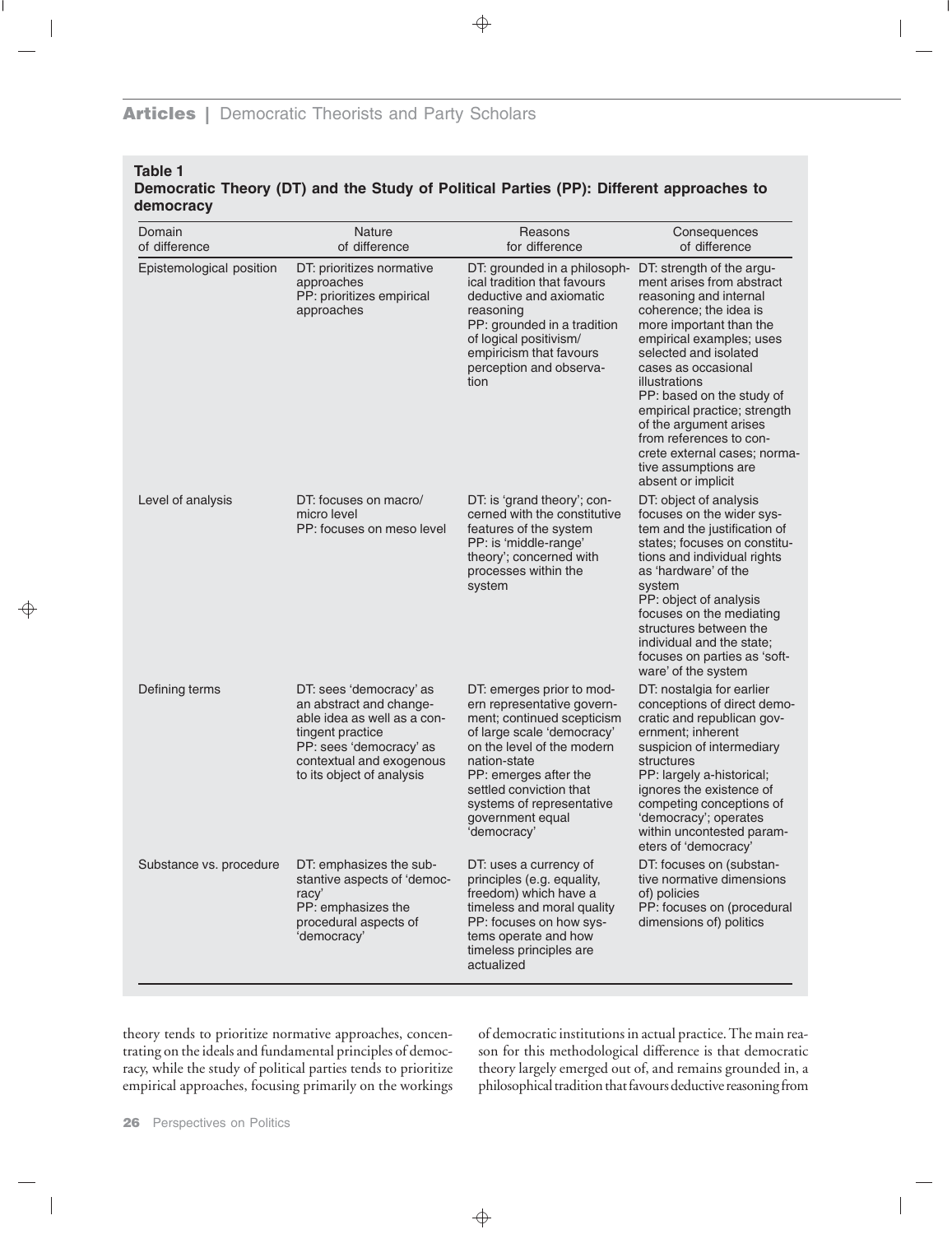abstract axiomatic principles, while the study of political parties is rooted in a later tradition of logical positivism that favours empirical exploration and the verification and falsification of empirically observable evidence.

This means that for the democratic theorist clarifying and debating the democratic ideal remains more important than (and the necessary precondition for) exploring actual empirical examples. The primary force of the argument derives from abstract reasoning and internal coherence rather than a correspondence between theoretical claims and empirical reality (the latter is often more than just a negligible concern, but not often with specific reference to political parties). Empirical examples serve a purpose primarily as selective and isolated illustrations of the argument. To scholars of political parties, on the other hand, empirical observations are vital to theory building, whether inductively or deductively conceived, and contentions and claims only hold true to the extent that they can be supported by empirical evidence. Normative ideas are often taken to be largely irrelevant—it remains implicit that we already know what democracy is, and why it is valuable. From that perspective, arguments about ideal models of democratic deliberation arising from speculative contract theories (as Cohen's does, through Rawls, for example), $43$  may have points of interest but are unscientific, speculative, and perhaps backward-looking.

For the study of democracy in particular, this means that the concern of the democratic theorist lies primarily with the foundations that constitute the democratic polity, while for the student of political parties it lies with the actual functioning of the institutions within it. This brings us to the second, and related, domain: the level of analysis. Democratic theory and the study of political parties see themselves as operating at different levels of generality. Democratic theory is often grand theory, while the study of political parties operates largely at the middle-range level. While democratic theory focuses primarily on the macro (or system) level and its links to the autonomous individual at the micro level, the study of political parties concentrates mainly on the meso level of the political system. Because democratic theory is essentially concerned with the constitutive features of the democratic state and their moral justification, it tends to focus its attention on the broader system. Moreover, modern democratic theory arises largely from liberal traditions of philosophy. As contractarian sub-traditions of liberal philosophy have been extremely influential in democratic theory, these have biased the latter towards the constitution of states rather than the processes operating within states.<sup>44</sup>

Democratic theory, therefore, often concentrates on questions of constitutionalism and individual rights, which it sees as the important hardware of democracy. Parties are seen as software and as less basic to democracy in temporal, organizational, deliberative, or normative terms. Democratic theorists, indeed, convey real doubt as to whether

democracy does "need" parties; partisanship generally is often seem as something to be overcome, an obstacle to democratic reasoning,<sup>45</sup> and parties can deflect concerns with the common good (note the clear overlaps with themes in classic historical contributions, discussed earlier). While the study of political parties focuses on the intermediary structures between the individual and the state, the higher level of generality of democratic theory tends to deflect its attention from specific institutions, such as political parties, whose operation does not comfortably fit into its broader intellectual orientation or framework. As a consequence of its level of abstraction democratic theory is concerned with the whole, not with parts; it takes a resolutely system-level view of its object. This explains some of its traditional suspicion of political parties, as a party is, by definition, only part of the whole. Further, because parties unite people on the basis of competing ideological principles and opposing interests, they are not by their very nature geared towards more objective perspectives on the whole.46

Each of these concerns, in turn, has an impact on how the fundamental concept at hand, democracy, is defined and understood in the two literatures. With regard to the defining terms, therefore, to study democracy means something altogether different for the democratic theorist than it does for the scholar of political parties. This observation brings into focus the third domain of difference. For the democratic theorist, democracy is an abstract and changeable idea as well as a contingent practice. For the scholar of political parties, on the other hand, democracy is largely contextual and exogenous to its object of analysis. In order to understand why this should be the case it is important to underline the sequence in which democratic theory and the study of political parties developed in relation to the establishment of representative government. Democratic theory developed prior to the emergence of modern representative government. Until surprising recently democracy meant direct, face-to-face democracy, a meaning stretching back to its Greek origins over 2,500 years ago. The idea of unmediated, face-to-face politics still hovers in the background as an implicit—and sometimes foregrounded as an explicit—baseline against which to measure degrees of democracy in different contexts.<sup>47</sup> As a consequence, there is a lingering, detectable apprehension about the broadening of the notion of democracy to the level of the modern nation state and thus (it is normally assumed) consigning any notion of more direct, or strongly participative, democracy to the historical dustbin. As Dahl observes, the large scale of modern nation-states created a conflict "between the theory and practice of representative democracy and earlier conceptions of democratic and republican government that were never wholly lost."<sup>48</sup> The skepticism of democratic theory towards large-scale democracy is reflected in a certain "polis envy"<sup>49</sup> and a persistent suspicion of intermediary structures.<sup>50</sup>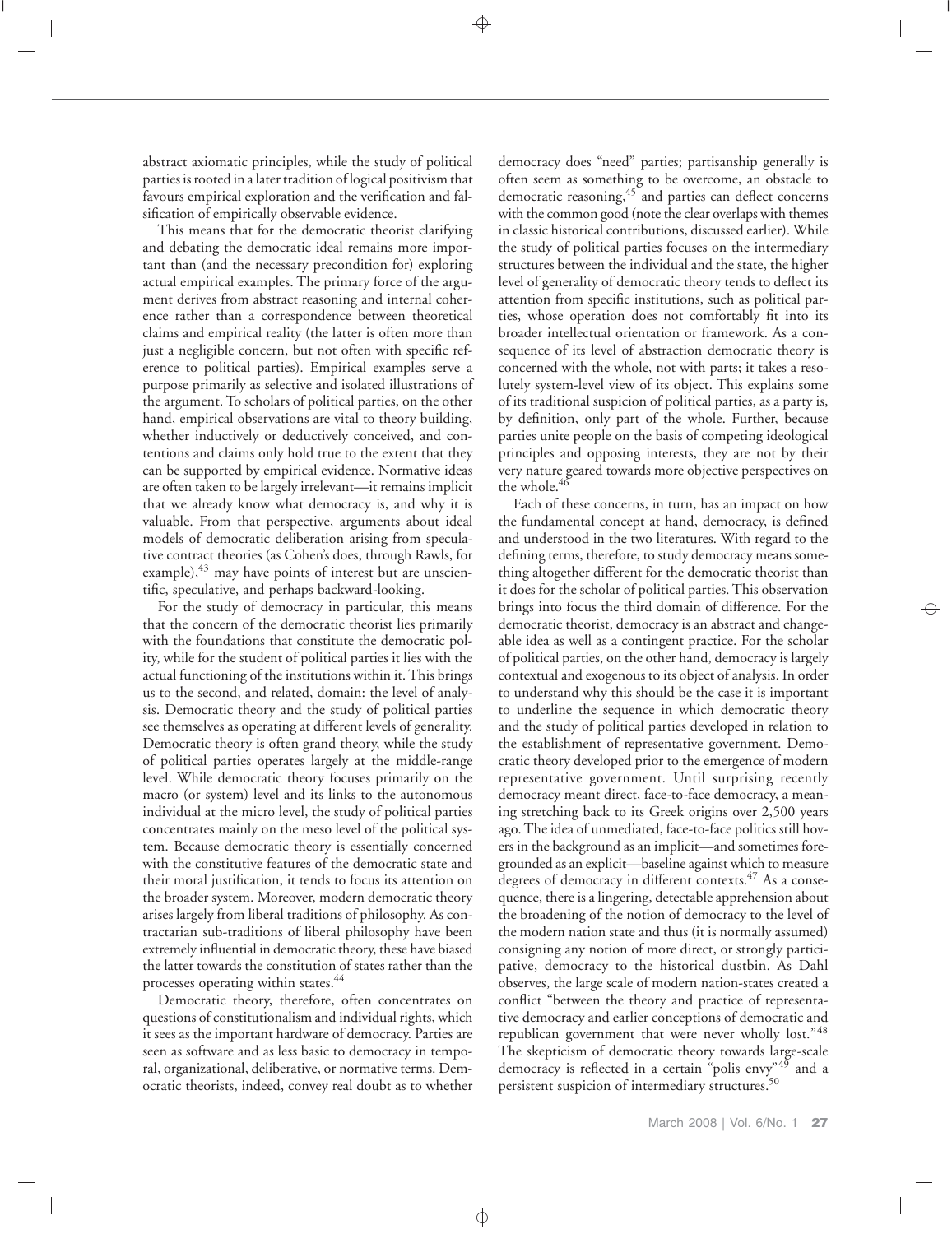## **Articles |** Democratic Theorists and Party Scholars

In addition, as we have hinted above, democratic theory largely emerges out of traditions of thinking about politics which stress individualism, on the one hand, and the collective (including the collective interest), on the other. There is little scope for what lies in between that dyad, for mediating institutions and organizations such as political parties. In fact, the existence of political parties was fundamentally incompatible with both the liberal democratic tradition rooted in the resolute individualism of Locke and the radically communitarian and anti-representative democratic tradition inspired by Rousseau, both of which in their different ways are difficult to marry with partisan institutions, which by their very nature both transcend individual interests and refute the existence of some sort of "general will."<sup>51</sup>

The analysis of political parties, by contrast, emerged only after the notion that systems of representative government *are* democracy had more or less settled. Studies of political parties, therefore, tend to be rather a-historical. They ignore the variety in both historical and contemporary conceptions of democracy and tend to accept elections, and the narrow interpretation of representation associated with them, as benchmark democratic practice. Relatedly, they also tend largely to operate within the uncontested parameters of existing democratic systems without any systematic questioning of their democratic quality. While many empirical studies of political parties and democracy will accept the notion that democracy belongs to the category of "essentially contested concepts," the literature is not very good at "making democracy strange," to use the old anthropological way of formulating the first necessary step in analysis. Such approaches can sometimes be seen as committing the "definitional fallacy"<sup>52</sup> namely assuming that a system is democratic simply because it fits a type that is commonly *regarded* as being democratic.<sup>53</sup>

The fourth domain of difference is that of substance versus procedure. Whereas democratic theory tends to emphasize the substantive aspects of democracy, the study of political parties emphasizes the procedural aspects of democracy. To do political philosophy is to write about morality, about issues pertaining to rightness and wrongness, which lends itself to theorizing about substance, not procedures.54 Democratic theory tends to use a currency of fundamental principles such as freedom, equality, and justice, which have a timeless and moral quality. Detailed empirical examples may be explored, but these tend to be selected in the light of, and strongly driven by, principled ideals with deeper roots. The study of political parties, on the other hand, focuses on how systems operate and concentrates on how these principles are deployed in a core domain of actual democratic practice. This in turn means that democratic theory is often influenced by broader political philosophy tendencies to focus on the substance of policy rather than on the political process,

since policies can, arguably, be right or wrong, moral or not, in principle. Policies lend themselves to substantive normative analysis, allowing political philosophers to stipulate what states should do (or refrain from doing) in policy terms, selectively ignoring the procedural aspects of democracy that form the ground on which political parties operate, thereby almost deliberately detaching itself from ordinary politics.

#### **Why Democratic Theorists and Party Scholars Should Talk to Each Other, and How They Could**

There are many good reasons for rectifying the contemporary lack of communication between democratic theorists and scholars of political parties. Political parties occupy an ambiguous position in modern democracies, which is in part a product of the tension between their de facto inevitability as key institutions of modern democracy and their increasing inability to perform the representative functions that legitimized their emergence and that are widely seen as essential to the quality of democracy. The centrality of political parties can be demonstrated empirically by the fact that they are firmly rooted in the established western democracies, and have rapidly acquired relevance in the more recently established democracies which have emerged out of what Huntington has called the "third wave,"<sup>55</sup> to the point that it is difficult even to conceive of a contemporary democratic polity without political parties. However, the failure of the empirical study of parties to take questions of democratic theory to heart, and to identify the relationship between normative and institutional prescriptions (difficult as it may be to unite the two paradigms) is a cause for serious concern, particularly given the important challenges faced by modern democracy.

Modern democracy, as Hardin puts it either "cannot entail massive citizen participation or it is irrelevant to actual practice in modern politics."<sup>56</sup> Modern democracy thus depends on mediation, and therefore requires mediators. Democratic theorists need to take on board much more fully the mediating software—above all and despite their many challenges, parties—at the meso level of polities. It is here that pristine conceptions and principles are modified and acted out. In other words, it is crucial to incorporate these mediating structures and linkage mechanisms into democratic theory, and it seems equally evident that it is precisely through the agency of party that state and society can be interlinked. However inadequately they may do it, parties gather and bundle disparate preferences and interests and attempt to articulate collective visions out of varied and diverse particularities. Democratic theorists often propose new mediating structures—deliberative bodies, participative budgeting, and so on—but leap too blithely over the existing, if troubled, core mediating devices, namely parties.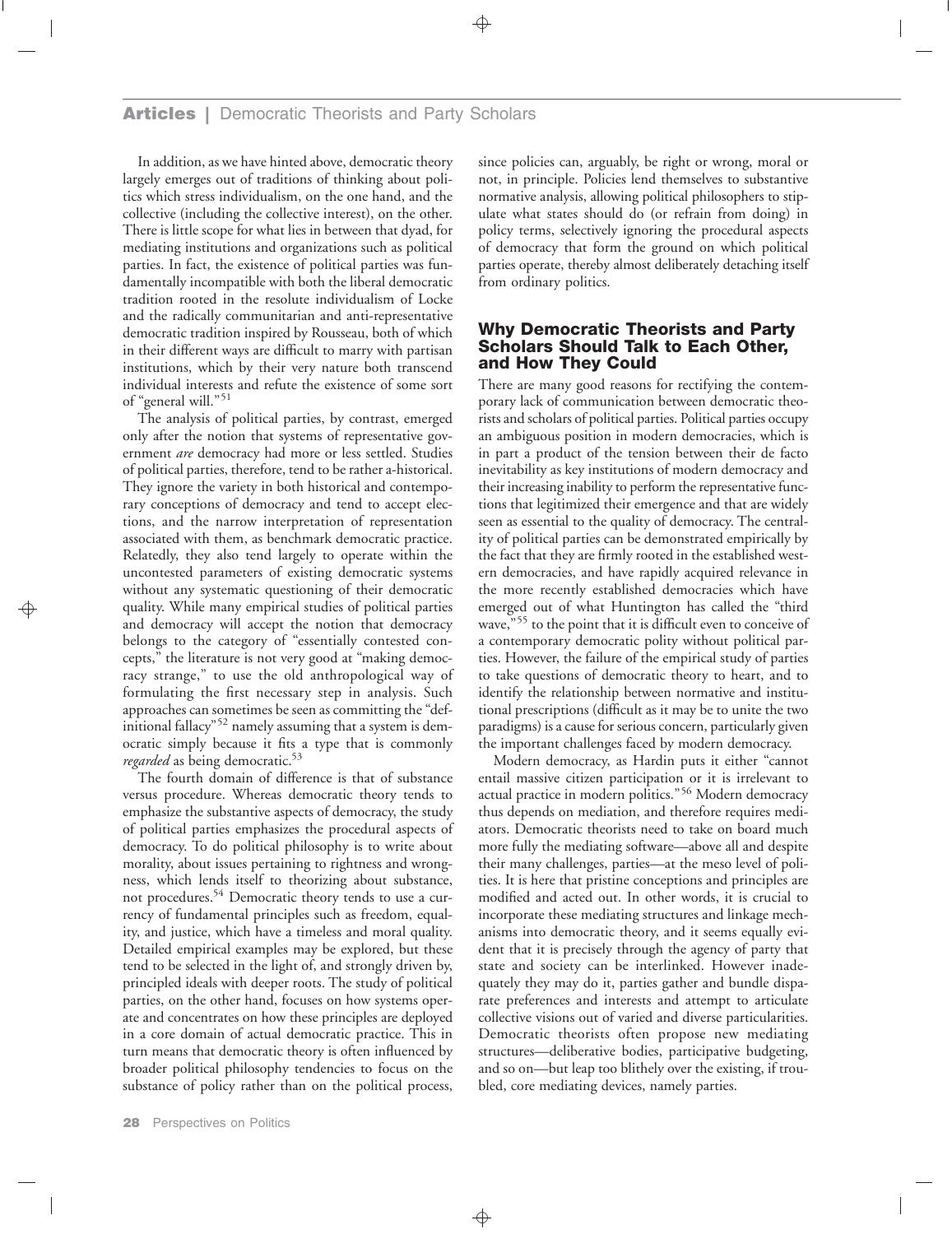| Table 2               |  |                                                                                 |  |  |  |
|-----------------------|--|---------------------------------------------------------------------------------|--|--|--|
|                       |  | Core Concerns and Overlapping Interests of Democratic Theorists (DTs) and Party |  |  |  |
| <b>Scholars (PPs)</b> |  |                                                                                 |  |  |  |

| D <sub>Ts</sub>                                                                                                                                                  | <b>PPs</b>                                                                                                                                                       |
|------------------------------------------------------------------------------------------------------------------------------------------------------------------|------------------------------------------------------------------------------------------------------------------------------------------------------------------|
| A1. The value and justification of democracy rooted in<br>equality $\rightarrow$ parties as vehicles of equality                                                 | A2. Hierarchical structures of political parties and<br>electoral representation $\rightarrow$ realization of political<br>equality                              |
| B1. The conditions for ideal democratic <i>deliberation</i> $\rightarrow$<br>parties as deliberative bodies                                                      | B2. Electoral and party systems/party organization $\rightarrow$<br>impact of institutional structures on the patterns of<br>democratic deliberation             |
| C1. Decentralisation and subsidiarity to deepen<br>democracy/increase <i>participation</i> $\rightarrow$ local party<br>organizations as empowering institutions | C2. Centralized and nation-based organization of major<br>parties $\rightarrow$ effect of mechanisms of direct<br>participation on democratic quality            |
| D1. Need for the <i>inclusion</i> of new voices and interests<br>(including the 'politics of presence') $\rightarrow$ 'open party'                               | D2. Party systems and types of party organization $\rightarrow$<br>effect of electoral strategies/party system<br>cartelization on capacity for <i>inclusion</i> |

Both theories of liberal democracy and deliberative democracy offer some potential to extend and to reconnect in this respect, as neither is in principle averse to the notions of representation and mediation. However, further progress would require a deeper appreciation and analysis of the place and functions of parties as the principal mediators in the democratic system. Even arguments for new mediating or representative institutions that might afford a deeper realization of democratic norms in practice need to deal with the issue of whether they can or should supplement or replace party-based processes.

What are some of the key areas in which this renewed engagement should occur? Consider a snapshot of selected core concerns of democratic theorists and party scholars respectively:

Each of the items in the left column of table 2 can be seen as democratic theory demands on democracy, and a set of areas in which democracy might be extended or deepened. They reflect the widespread conviction in democratic theory that the process of democratization is always unfinished, and that democracy is always an imperfectly realized ideal. Each of the items in the right column, deriving largely from the study of parties and party systems, can be seen as either constraints on the supply of democracy or vehicles through which the demands might in part be met. Both columns also include suggestions how both fields might take on board and engage more directly with each others' concerns.

With regard to A, *equality,* democratic theorists could gain by considering how, and to what extent, parties, in present or transformed configurations, can act as vehicles for the democratic ideal of equality. Discussions of equality lie at the heart of justifications of democracy,<sup>57</sup> but these are often individualized and decontextualized discussions. The capacities of parties to promote equality in

their internal structures, their incentives to foster procedural equality in governance institutions, and their policy programs for addressing wider social inequalities affecting citizens' sense of political efficacy and participation rates, are all relatively neglected but critical parts of such discussions. Party scholars could gain from attempting to pinpoint the extent to which different parties and party system configurations realize the democratic ideal of equality in practice. This might take the form of renewed, theorydriven attention to the extent of openness and inclusion of party members in internal structures. It may further involve investigation of the commitments of parties to democracy and the support of the democratic process; contra Downs,58 do parties have an incentive to deepen or bolster system-wide democratic practice, or are they in fact vote-winning machines for whom "democracy" is one more piece of handy rhetoric?

We return to B, *deliberation,* shortly, for reasons we shall make clear.

With regard to C, *participation,* decentralizing tendencies within democratic theory—oriented towards getting power closer to the people—might engage much more fully the local-national nexus in party systems and structures, and ask, for example, to what extent decentralized parties might act as a surprisingly subversive vehicle for disrupting the resolutely national (and therefore highly indirect and often distant) focus of democratic politics. Democratic theorists might also reflect on the role of parties in linking the local with the national, or on empowering the people through the agency of party in the democratization of decision-making structures and governing processes at the level of the nation-state. And indeed, since cosmopolitans and greens within democratic theory have been concerned to explore democratization in the international arena, links between parties in different coun-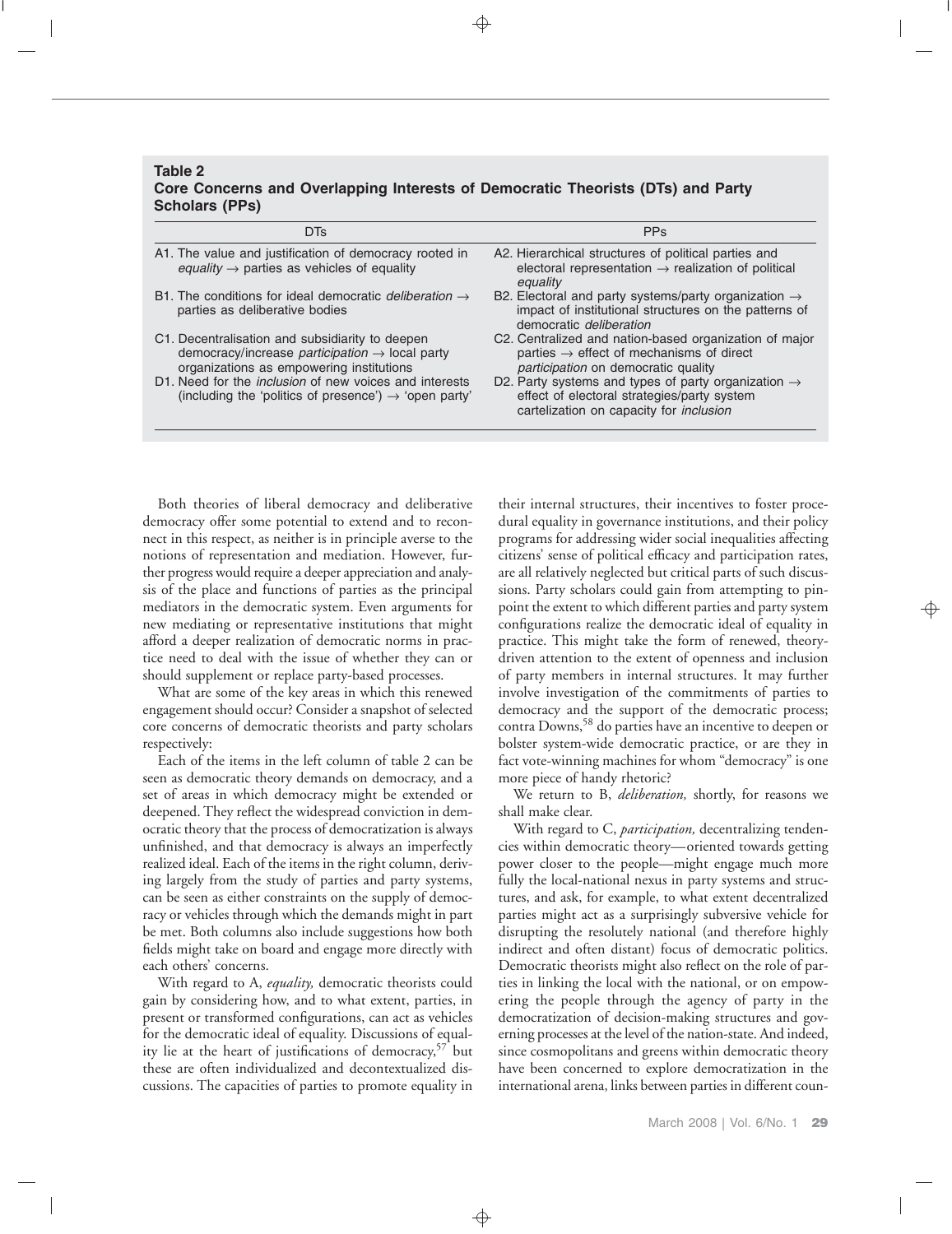#### **Articles |** Democratic Theorists and Party Scholars

tries, as well as the organization of international parties, ought to be explored. Party scholars might take less for granted the national basis of democracy and ask, for example, to what extent the dominance of national party organizations underpins the persistence of a minimal democratic politics and undermines a more diverse, local and even direct or participatory democratic politics. They might also further explore how the increased use of mechanisms of direct democracy, both inside and outside party channels, for decision-making and candidate selection impact on democratic ideals for deepening democracy.

For D, *inclusion,* democratic theorists' concerns about facilitating the representation of new and marginalized interests in democracies could focus less on general institutional fixes (such as quotas for women) or exotic imports and creations (citizens juries, for example), and more on the democratic potential of provocative ideas like the "open party"—a party in which its grassroots members, and perhaps also supporters more broadly, are responsible for setting political and policy goals. In other words, they could engage more fully in a discussion on how a deeper realization of democratic inclusiveness might be achieved through a modification or transformation of the existing representative institutions rather than ignoring the party-based process or tacitly assuming that it is best replaced by other structures. Students of parties, on the other hand, could fruitfully consider the extent to which parties fail to prioritize the inclusion of concerns of the marginalized in their search for electoral pre-eminence and government office, and how in turn they may unwittingly act as brakes on the deepening of democracy. Do parties lack a democracysupporting incentive to build long-term capacity as opposed to maximizing short-term gain? On the level of the party system, they could examine the extent to which the formation of "cartel parties" has encouraged the exclusion or effective marginalization of certain interests and thus undermined a more inclusive democratic politics, and explore possibilities to counteract current trends towards less inclusiveness.<sup>59</sup>

In all of these areas, and others, each camp has much to learn—or perhaps more to the point, much to be provoked by—in the different orientation of the other one. So, democratic theorists need to engage more, for example, with the constraints and opportunities which the realities of parties and party systems embody with respect to the realization of core democratic ideals. And party scholars need to engage more with the demandingness, restlessness, and changeability of those ideals, as well as with difficult issues of how far empirical realities offer a sufficient realization of democratic ideals.

Clearly the four areas are closely related. Participation is not the same as inclusion but the demand for one can often be a demand for the other. Inclusion might involve issues about citizenship, raising questions about the boundaries of the political community and who is to be included in the equality concern. Deliberation is not necessarily a basis of, or a producer of, equality, but issues of equal access to deliberative forums are crucial to the claims of deliberative theorists. We lay the issues out here as we do for clarity's sake.

Of course, it is one thing to call for more engagement, and point towards how it might be done. It is tougher actually to do the work. So let us try to put this partly right by spelling out for illustrative purposes what it might mean to follow our own injunction for our second democratic demand B, *deliberation.* We do not have space to be much more than indicative in so doing.

Scholars of political parties have largely ignored the "deliberative turn" in democratic theory. And theorists of deliberative democracy have largely ignored political parties. Even when they recognize the limited contribution deliberation can make to democratic politics and governance, democratic theorists still do not discuss parties.<sup>60</sup> This may be because theorists see parties as part of the problem of political disaffection and voter ignorance, and not part of a potential solution. Or because the deliberative ideal has roots in thinking oriented to the general interest, roots which influence their preference for certain alternative devices—citizens' juries and deliberative polls for example—and steer them away from suspect partisan institutions like parties (and thus, according to Budge's critique, taking "the politics out of politics.") $61$ 

But what if both party scholars and democratic theorists took up Cohen's early challenge to explore parties as vehicles for deliberative democracy? Deliberation, theorists argue, can produce more informed preferences and enhance legitimacy, although the ultimate purpose of deliberation—the education and development of citizens, the forging of a broad consensus, etc.—has a real impact on the sites and mechanisms of deliberative democracy. Consider first parties themselves as sites of deliberation. We need to accept, of course, that parties are partisan, but that need not mean narrowly partisan. Parties have to sell a general interest vision to voters. And, especially in an era where relatively fixed class roots of party ideologies are loosening, there is arguably more scope for deliberation over alternative party visions, programmes, and policies. Parties could be umbrellas for positive deliberation over alternative proposals, all still within the broad ideological "frame" of the party. There may be scope to increase party memberships (in steep decline in many countries) if genuine opportunities to deliberate over policy are seen to be available.<sup>62</sup> Carefully managed, rebranding a party as committed to internal openness and transparency through deliberative processes may carry strategic benefits—there is no need to deny that parties are driven, at least in part, by voteseeking objectives. Internal deliberative forums need not be non-partisan; deliberation that engages partisan stakeholders can also be effective.<sup>63</sup>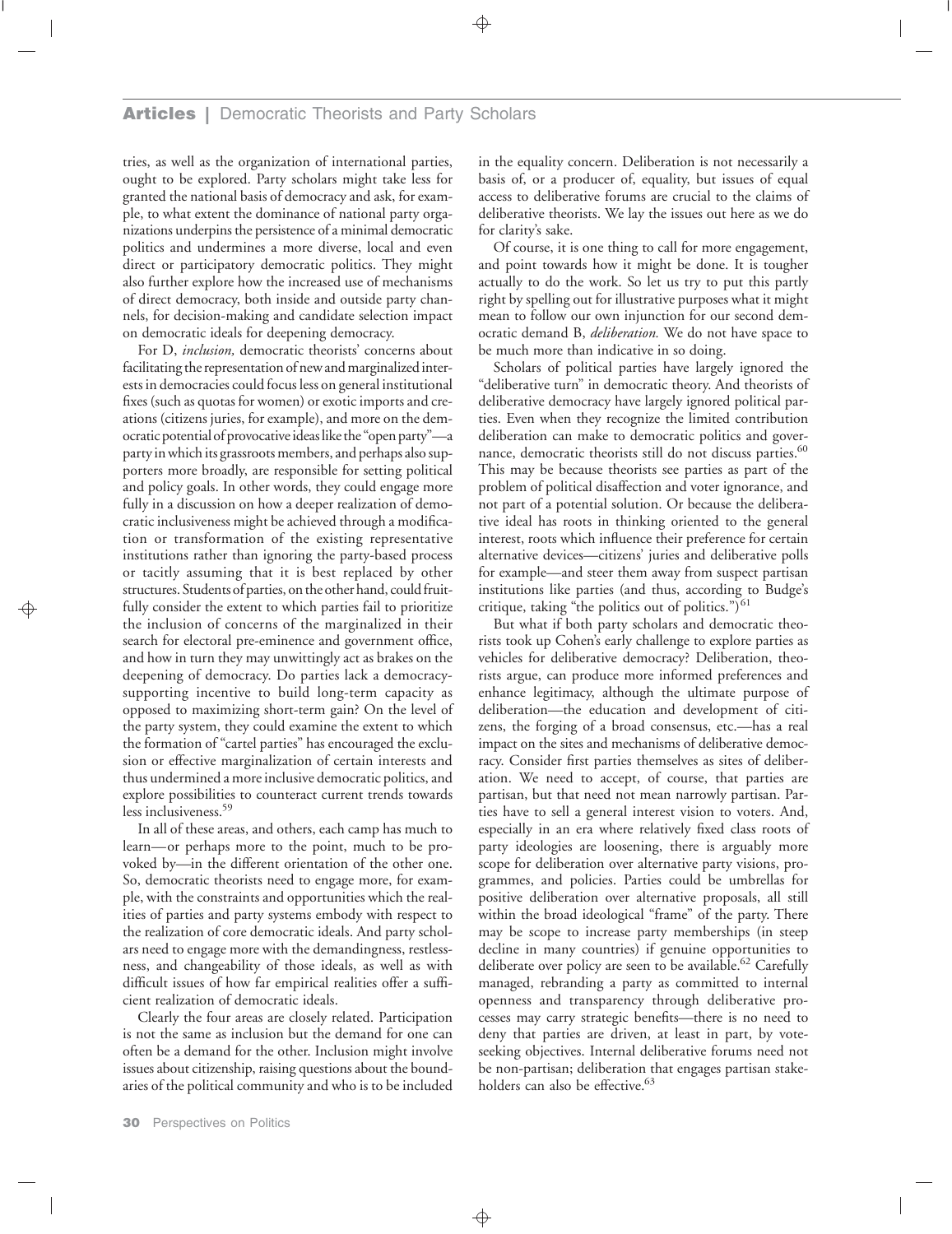Analysts could also look at decentralist and consultative mechanisms already present in party organization, exploring and perhaps deepening democratic deliberation on the back of them (with potential benefits in terms of identification, legitimation, and even strategic advantage). Such mechanisms could include bottom-up policy-making, degrees of local party autonomy, party primary elections and other participative modes of candidate selection, and party conferences. Further, there is little reason why morefavoured deliberative mechanisms, such as deliberative polls, could not be deployed within party debates.

Next, consider parties as potential promoters of societal deliberation. Party competition clearly fosters societal deliberation, through the media and otherwise—observers might analyze the quality and extent of this deliberation, and how parties do (and might) contribute to both. Could parties take part in policy and candidate debates more often and more prominently—perhaps even to their strategic advantage? Could they, in this light, sponsor citizen's juries or consensus conferences, rather than the more narrow focus groups that are often more favoured by parties? Even more broadly, what of the different incentive structures inherent in different electoral systems for promoting inter-party and diffuse societal deliberation? Perhaps the shift to cartel parties, ironically enough, could foster deliberation, since the latter is sometimes easier to engender in more elite contexts. $^{64}$ 

Observers might pay closer attention to deliberation between parties in legislatures. To what extent are parties vehicles for deliberation as well as representation in that context? And how can the potential complementary nature of these two roles be enhanced? Further, at a time when environmental and other issues are leading us to question the very idea of domestic policy, deliberation's capacity to work across borders and contexts may be enhanced by parties engaging for example with sister parties in other countries through policy deliberation. More generally, the value of party-fostered diffuse and episodic societal deliberation, not confined to one specific mechanism or device, has been under explored.

In these brief comments there is a range of hypotheses, born of looking past the mutual disregard that is the core topic of this article. Refining and exploring these hypotheses would require new orientations for both democratic theorists and party scholars. The former would need, for example, to engage with parties as unavoidable, if flawed, vehicles of policy aggregation and political representation; to recognize deliberation's limits; to work with institutional constraints; and to recognize the grey zone between particular and general interests. The latter would need, for example, to accept that democracy is inevitably a normative notion and take on board the power of the deliberative ideal; to recognize the potential of deliberative devices as supplementing and potentially improving party legitimacy and procedures; and to recognize the importance of critical questioning of party contributions to the quality of democracy, and deliberation. By such routes, new ways for scholars to address the widespread disaffection with politics in general, and parties and politicians in particular, may be opened up. And that would be significant for the relevance and utility of political science.

#### **Conclusion**

If it is true, as Bryce argued at the beginning of the twentieth century, that modern representative democracy cannot function without political parties, current developments indicating that parties are losing their capacity to act as agents of representation have far-reaching implications for the nature of democracy.<sup>65</sup> In order to address the fundamental tension between the centrality of parties and their marginalization in an area quintessential to any modern democracy, both normative theories of democracy and empirical studies of political parties are of vital importance. In particular when faced with the challenges of consolidating more recently established democracies, resolving problems arising from the changing nature of parties in the established democracies, or addressing the democratic deficit of the European Union and other transnational organizations, it is imperative that empirical observations can take guidance from normative theories and that normative claims are grounded in empirical reality. For that reason, the literatures on political parties and democratic theory should engage more frequently, substantially, and imaginatively with one another. In this article, we have outlined several of the reasons why the two strands might have parted ways and sketched various ways in which they could possibly re-engage with one another. It is only when they do that we can try to make sense of the place of parties in contemporary democracy and, indeed, of the nature of modern democracy itself and its potential futures.

#### **Notes**

- 1 See, for example, Pharr and Putnam 2000.
- 2 Van Biezen and Kopecký 2007.
- 3 American National Election Studies show, for example, that in the late 1950s approximately 70 per cent of the American public felt they could trust government to do the right thing, or that politicians cared what people think; see Dalton 2004. By 2004, these figures had dropped to 46.5 per cent trusting the federal government to do the right thing always or most of the time, and only 34.3 agreeing that politicians cared what people think (2004 ANES).
- 4 A recent *Eurobarometer* study (2003, 59.1), for example, revealed that parties were the least trusted of all institutions on which opinions were sought, with an overall balance of trust of  $-59$  per cent (i.e. only 16 per cent of respondents trusting them and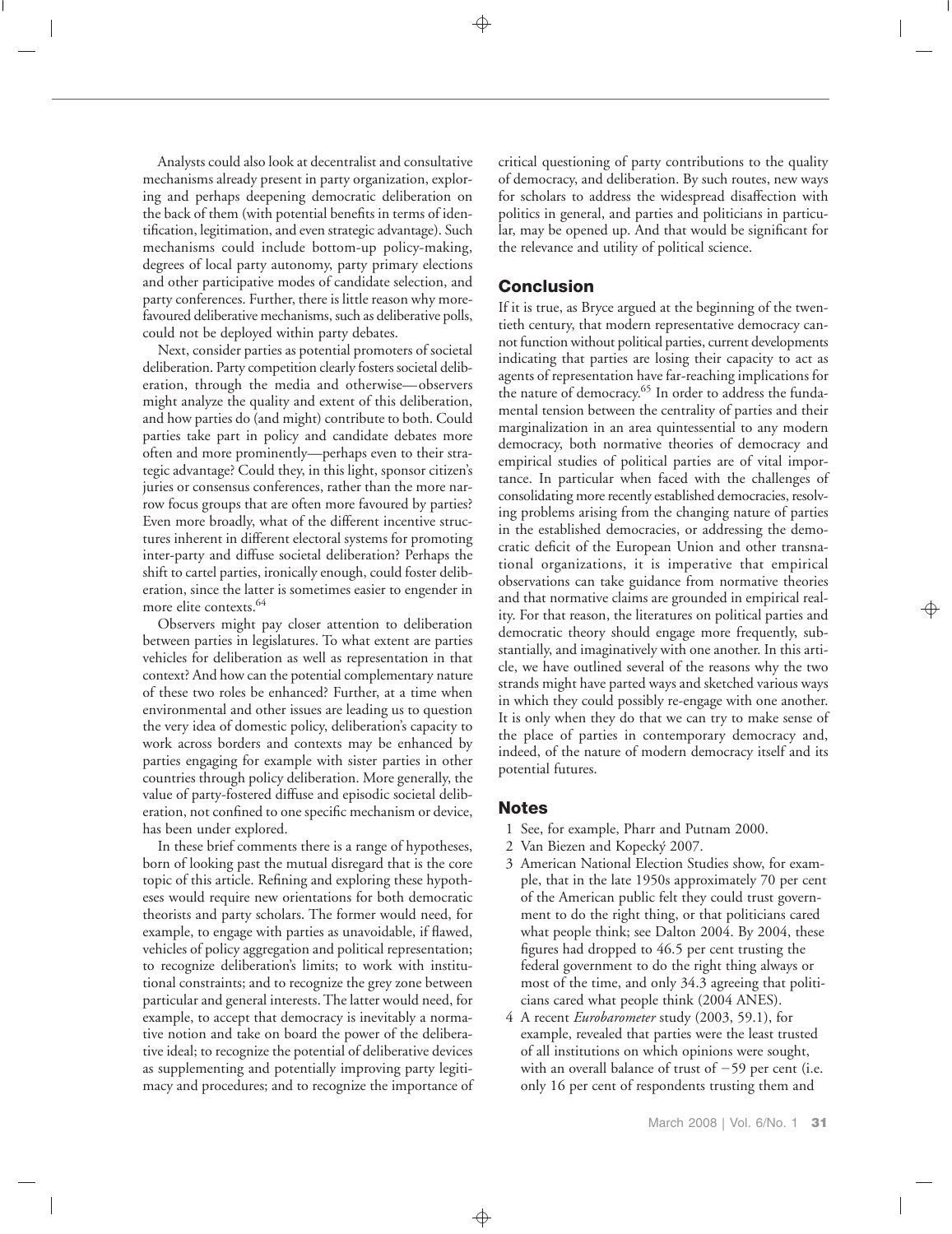75 per cent distrusting them). The next least trusted institution were big companies  $(-28$  per cent); trade unions recorded a balance of trust of  $-13$  percent, the EU  $+6$ , the UN  $+12$ , the police  $+39$ , and the army -42 per cent; *Eurobarometer* 2003, 59.1.

- 5 On the public images of parties, see Dalton and Weldon 2005.
- 6 Shapiro 2002, 597.
- 7 Kelly 2006, 47.
- 8 Gunnell 1986.
- 9 Ball 1995, 60.
- 10 Dryzek 2000, 26.
- 11 Kelly 2006, 52.
- 12 Shapiro 2002, 596. See also Green and Shapiro 1994.
- 13 Lijphart 1999; Dahl 1989; Guinier 1995; Mansbridge 2003.
- 14 Sartori 1976, ch. 1.
- 15 Hume, quoted in Scarrow 2002, 35.
- 16 Mansfield, quoted in Scarrow 2002, 37.
- 17 Ostrogorski 1902; Michels 1962 [1911]; Weber 1946 [1918].
- 18 Sartori 1965, 124.
- 19 Sartori 1976, 24.
- 20 See the argument in Saward 2001.
- 21 Schattschneider 1942, 1.
- 22 This seeming incompatibility between the perceived necessity of parties, on the one hand, and their representative inadequacy, on the other, is indicative of a changing conception of political parties and democracy. More particularly, it reflects an ideational transformation of political parties away from the voluntary private associations which perform public roles and occupy government positions, to the party as a special type of public utility or public good for democracy; Van Biezen 2004.
- 23 Daalder 2002, 54.
- 24 A noticeable exception is Katz 1997, who links the questions and issues raised by normative democratic theory to the empirical analysis of elections and electoral systems. Other significant exceptions include Katz and Mair 1995, who analyze various models of party organization in relation to the underlying conceptions of democracy. See also Pomper 1992.
- 25 Katz 2006, for example, shows how various strands of popular sovereignty and liberal theories of democracy and competitive party systems contain widely divergent assumptions with regard to a range of issues, including the ideal number of parties, the cohesiveness of parties, their goal orientation, the internal constraints on the party leadership, or the relationship between parties and social cleavages.
- 26 See for example Hirst 1994. A compelling account of a highly decentralized democracy based on servicedelivery through voluntary associations, Hirst's approach

leaves major gaps in terms of where persisting national parliamentary and party politics may fit. His schema clearly allows for them in a federated structure, but they are left largely undiscussed.

- 27 Johnson 2006, 48.
- 28 See for example Pateman 1970, Bachrach 1967, and Barber 1984. MacPherson's advocacy of a Soviet-style pyramidal party structure was an exception of sorts, but was based largely on a rejection of empirical realities of existing political parties; MacPherson 1977.
- 29 Shapiro and Hacker-Cordon 1999.
- 30 Fishkin 1991; Fishkin and Luskin 2000.
- 31 Gutmann and Thompson 1996.
- 32 Young 2000.
- 33 Beetham 1999; Saward 1998.
- 34 Fishkin and Laslett 2003.
- 35 Christiano 1996.
- 36 Dryzek 2000; Macedo 1999; Benhabib 1996.
- 37 Muirhead 2006, 715; see also Budge 2000.
- 38 Dobson 1996; Dryzek 2000; Eckersley 2004.
- 39 Held 1995; Dryzek 1999.
- 40 Christiano 1996; Phillips 1995; Budge 1996, 2000.
- 41 Cohen 1989, 32.
- 42 Manin 1987, 357.
- 43 See Saward 2000.
- 44 Some theorists have expressed frustration at how general normative prescriptions are discussed in isolation from their institutional implications or embodiment (e.g. Smith 2000).
- 45 Muirhead 2006.
- 46 Debate about the often blurred distinction between theory and ideology raises a further issue. One can argue that normative political theories are not as different from party ideologies as their progenitors often imply. Such theories can be seen as particularly sophisticated versions of partisan ideological arguments, expressed in a different idiom but belonging ultimately to the same genus.
- 47 Barber 1984.
- 48 Dahl 1989, 30.
- 49 Fishkin 1991, 119 n.31, attributes this term to Bruce Ackerman.
- 50 There are varied suggestions in contemporary democratic theory that proximate or face-to-face politics is superior to mediated or distant connections. Although the language of "authenticity" is often treated with scepticism in their writings, Fishkin and Luskin's (2000) account of the deliberative poll, Dryzek's (2000) account of localism and ecology, and Phillips's (1995) work on the 'politics of presence' all display something of this tendency.
- 51 Or, as Daalder argues, the source of the rejection of party can be found in two bodies of thought. On the one hand, there were the defenders of the traditional political order "who saw in the rise of party an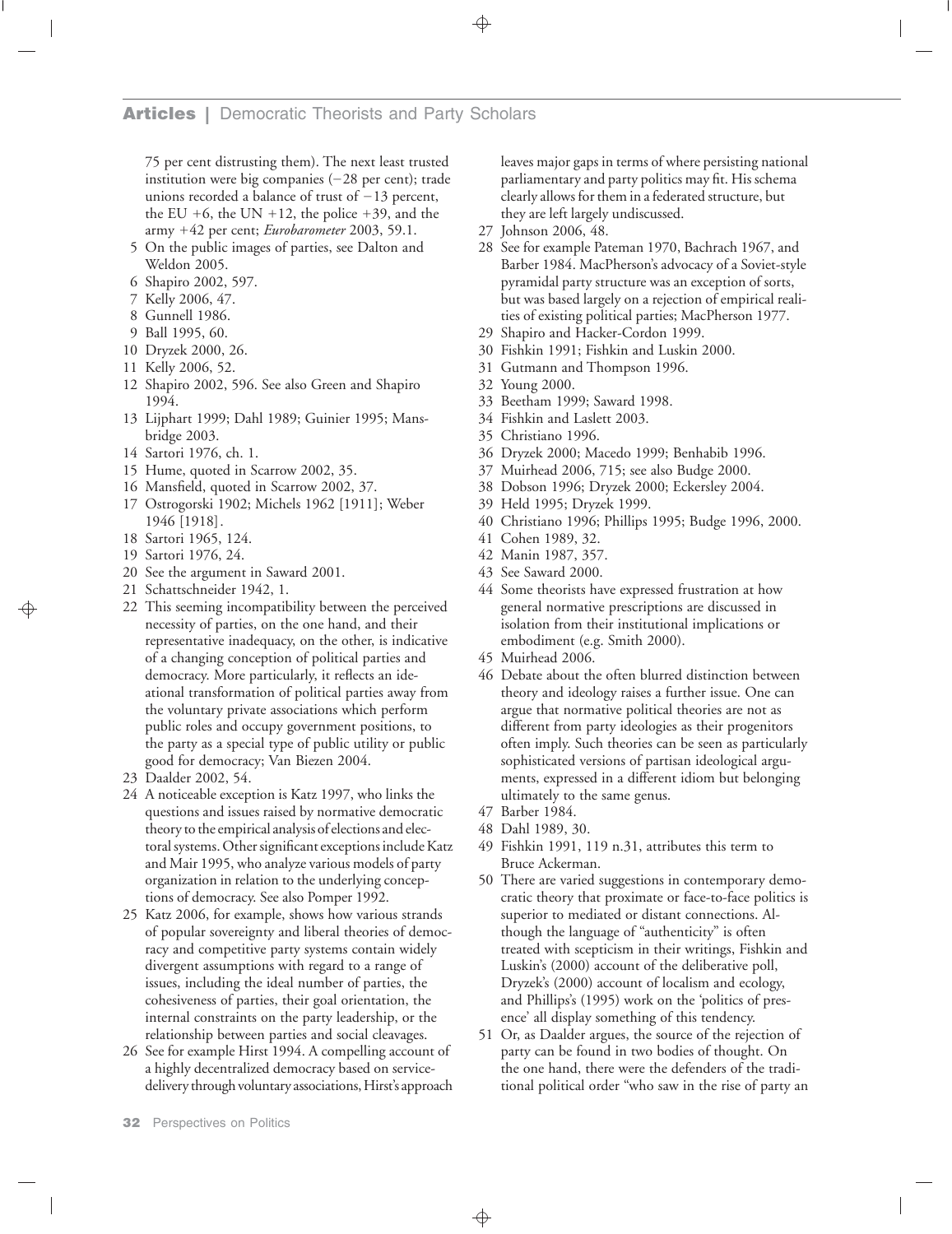unwanted invasion of the terrain of the state, which as the guardian of long-term transcendental interests threatened to fall victim to private interests of a short-term nature." On the other hand, there were the defenders of the sovereign and free individual, "who opposed what they regarded as they tyranny of party, which would do away with freedom of individual action and thought for the sake of collectivist organizations led by irresponsible elites"; Daalder 2002, 41.

- 52 Holden 1974.
- 53 See the discussion of this and related issues in Skinner 1973.
- 54 For a good example of the tensions between substance and procedure in recent democratic theory building—and the perceived need to defend oneself against charges of "proceduralism"—see Gutmann and Thompson 2003.
- 55 Huntington 1991.
- 56 Hardin 1999, 169.
- 57 Equality above all other values is invoked in philosophical discussions of democracy's value. See Dahl 1989, Saward 1998, and Beetham 1999.
- 58 Downs 1956.
- 59 Inter-party relations in the era of the cartel party, according to Katz and Mair 1995, are characterized by a pattern of inter-party collusion rather than competition, whereby the main parties work together and take advantage of the resources of the state to ensure their collective survival, making it difficult for newcomers to enter the system and challenge the status quo.
- 60 See Shapiro 1999; Walzer 1999.
- 61 Budge 2000.
- 62 See, for example, Mair and van Biezen 2001.
- 63 Hendriks, Dryzek, and Hunold 2007.
- 64 On elitist tendencies in a focus on deliberation, see Offe 1997.
- 65 Bryce 1921, 119.

#### **References**

- American National Election Studies (ANES). 2004. www.electionstudies.org
- Bachrach, Peter. 1967. *The Theory of Democratic Elitism.* Boston: Little, Brown.
- Ball, Terence. 1995. *Reappraising Political Theory: Revisionist Studies in the History of Political Thought.* Oxford: Clarendon Press.
- Barber, Benjamin. 1984. *Strong Democracy.* Berkeley: University of California Press.
- Beetham, David. 1999. *Democracy and Human Rights.* Cambridge: Polity Press.
- Benhabib, Seyla, ed. 1996. *Democracy and Difference.* Princeton, NJ: Princeton University Press.
- Biezen, Ingrid van. 2004. Political parties as public utilities. *Party Politics* 10 (6): 701–22.
- Biezen, Ingrid van, and Petr Kopecký. 2007. The state and the parties: Public funding, public regulation and party patronage in contemporary democracies. *Party Politics* 13 (2): 235–54.
- Bryce, James. 1921. *Modern Democracies.* New York: Macmillan.
- Budge, Ian. 1996. *The New Challenge of Direct Democ-*<br> *racy*. Cambridge: Polity Press.<br>
<u>and 2000.</u> Deliberative democracy versus direct<br>
democracy plus political parties! In *Democratic*
- democracy—plus political parties! In *Democratic Innovation: Deliberation, Representation and Association,* ed. Michael Saward. London: Routledge.
- Christiano, Thomas. 1996. *The Rule of the Many: Fundamental Issues in Democratic Theory.* Boulder, CO: Westview Press.
- Cohen, Joshua. 1989. Deliberation and democratic legitimacy. In *The Good Polity,* ed. A. Hamlin and P. Pettit. Oxford: Blackwell.
- Daalder, Hans. 2002. Parties: Denied, dismissed or redundant? A critique. In *Political Parties: Old Concepts and New Challenges,* ed. Richard Gunther, José Ramón Montero, and Juan J. Linz. Oxford: Oxford University Press.
- Dahl, Robert A. 1989. *Democracy and Its Critics.* New Haven: Yale University Press.
- Dalton, Russell J. 2004. *Democratic Challenges, Democratic Choices: The Erosion of Political Support in Advanced Industrial Democracies.* Oxford: Oxford University Press.
- Dalton, Russell J., and Steven Weldon. 2005. Public images of political parties: A necessary evil? *West European Politics* 28 (5): 931–51.
- Dobson, Andrew. 1996. Representative democracy and the environment., In *Democracy and the Environment,* ed. W.M. Lafferty and J. Meadowcroft. Cheltenham: Edward Elgar.
- Downs, Anthony. 1956. *An Economic Theory of Democracy.* New York: Harper and Row.
- Dryzek, John S. 1999. Transnational democracy. *Journal of Political Philosophy* 7: 30–51. \_. 2000. *Deliberative Democracy and Beyond: Liber-*
- *als, Critics, Contestations.* Oxford: Oxford University Press.
- Eckersley, Robyn. 2004. *The Green State: Rethinking Democracy and Sovereignty.* Cambridge, MA: MIT Press.
- Fishkin, James S. 1991. *Democracy and Deliberation: New Directions for Democratic Reform.* New Haven and London: Yale University Press.
- Fishkin, James, and Peter Laslett, eds. 2003. *Debating Deliberative Democracy.* Oxford: Blackwell Publishing.
- Fishkin, James S., and Robert C. Luskin. 2000. The quest for deliberative democracy. In *Democratic*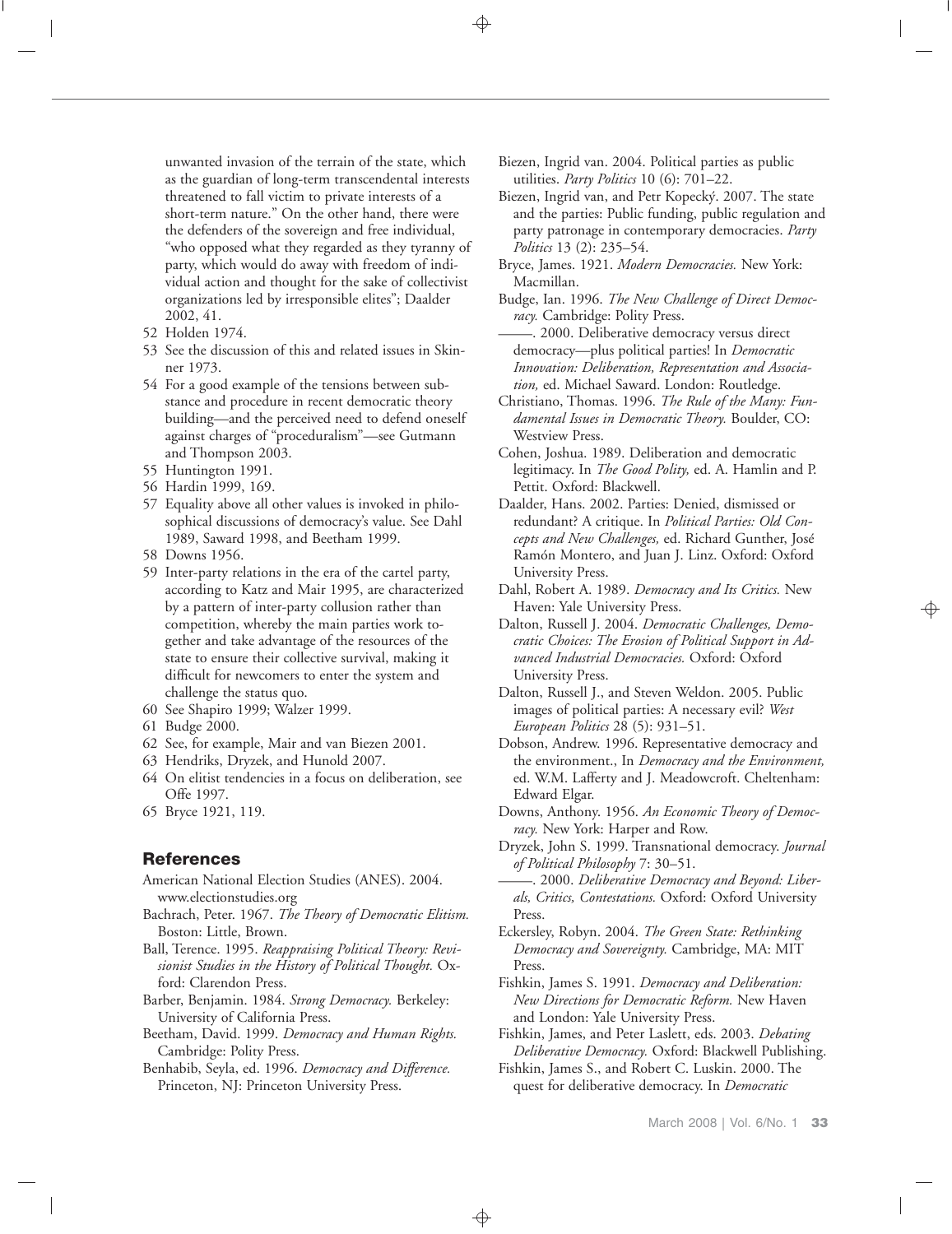*Innovation: Deliberation, Representation and Association,* ed. Michael Saward. London: Routledge.

- Green, Donald, and Ian Shapiro. 1994. *Pathologies of Rational Choice Theory: A Critique of Applications in Political Science.* New Haven: Yale University Press.
- Guinier, Lani. 1995. *The Tyranny of the Majority.* New York: Free Press.
- Gunnell, John G. 1986. *Between Philosophy and Politics: The Alienation of Political Theory.* Amherst: University of Massachusetts Press.
- Gutmann, Amy, and Denis Thompson. 1996. *Democracy and Disagreement.* Cambridge, MA, and London:<br>Belknap Press.<br>2003. Deliberative democracy beyond process.<br>In Dehating Deliberative Democracy ed James
- In *Debating Deliberative Democracy,* ed. James Fishkin and Peter Laslett. Oxford: Blackwell Publishing.
- Hardin, Russell. 1999. *Liberalism, Constitutionalism and Democracy.* Oxford: Oxford University Press.
- Held, David. 1995. *Democracy and the Global Order.* Cambridge: Polity Press.
- Hendriks, Carolyn M., John S. Dryzek, and Christian Hunold. 2007. Turning up the heat: Partisanship in deliberative innovation. *Political Studies* 55 (2): 362–83.
- Hirst, Paul. 1994. *Associative Democracy.* Cambridge: Polity Press.
- Holden, Barry. 1974. *The Nature of Democracy.* London: Thomas Nelson.
- Huntington, Samuel P. 1991. *The Third Wave: Democratization in the Late Twentieth Century.* Norman: University of Oklahoma Press.
- Johnson, James. 2006. Political parties and deliberative democracy? In *Handbook of Party Politics,* ed. Richard S. Katz and William Crotty. London: Sage.
- Katz, Richard S. 1997. *Democracy and Elections.* Oxford: Oxford University Press. \_. 2006. Party in democratic theory. In *Handbook*
- *of Party Politics,* ed. Richard S. Katz and William Crotty. London: Sage.
- Katz, Richard S., and Peter Mair. 1995. Changing models of party organization and party democracy: The emergence of the cartel party. *Party Politics* 1 (1): 5–28.
- Kelly, Paul. 2006. Political theory: The state of the art. *Politics* 26 (1): 47–53.
- Lijphart, Arend. 1999. *Patterns of Democracy.* New Haven and London: Yale University Press.
- Macedo, Stephen, ed. 1999. *Deliberative Politics.* New York and Oxford: Oxford University Press.
- Mair, Peter, and Ingrid van Biezen. 2001. Party membership in twenty European democracies, 1980–2000. *Party Politics* 7 (1): 5–21.
- Manin, Bernard. 1987. On legitimacy and political deliberation. *Political Theory* 15 (3): 338–68.
- MacPherson, C.B. 1977. *The Life and Times of Liberal Democracy.* Oxford: Oxford University Press.
- Mansbridge, Jane. 2003. Rethinking representation. *American Political Science Review* 97 (4): 515–28.
- Michels, Robert. 1962 [1915, 1911]. *Political Parties: A Sociological Study of the Oligarchical Tendencies of Modern Democracy* Trans. Eden and Cedar Paul. Reprint. New York: Free Press.
- Muirhead, Russell. 2006. A defense of party spirit. *Perspectives on Politics* 4 (4): 713–27.
- Offe, Claus. 1997. Micro-aspects of democratic theory: What makes for the deliberative competence of citizens? In *Democracy's Victory and Crisis,* ed. A. Hadeniu. Cambridge: Cambridge University Press.
- Ostrogorski, Mosei. 1902. *Democracy and the Organization of Political Parties.* 2 vols. New York: Macmillan.
- Pateman, Carole. 1970. *Participation and Democratic Theory.* Cambridge: Cambridge University Press.
- Pharr, Susan J., and Robert D. Putnam, eds. 2000. *Disaffected Democracies: What's Troubling the Trilateral Countries?* Princeton: Princeton University Press.
- Phillips, Anne. 1995. *The Politics of Presence.* Oxford: Oxford University Press.
- Pomper, Gerald M. 1992. Concepts of political parties. *Journal of Theoretical Politics* 4: 143–59.
- Sartori, Giovanni. 1965. *Democratic Theory.* New York: Praeger. \_. 1987. *The Theory of Democracy Revisited.*
- Praeger.<br>— 1987. *The Theory of Democracy Revisited.*<br>Chatham, NJ: Chatham House Publishers.<br>— 1976. *Parties and Party Systems: A Framework for*
- *Analysis.* Cambridge: Cambridge University Press.
- Saward, Michael. 1998. *The Terms of Democracy*. Cam-<br>bridge: Polity Press.<br>2000. Less than meets the eye: Democratic legiti-<br>macy and deliberative theory. In Democratic Impor-
- macy and deliberative theory. In *Democratic Innovation: Deliberation, Representation and Association,* ed.
- M. Saward. London: Routledge.<br>- 2001. Making democratic connections: Political equality, deliberation and direct democracy. *Acta Politica* 36 (Winter): 361–79.
- Scarrow, Susan E., ed. 2002. *Perspectives on Political Parties: Classic Readings.* New York and Basingstoke: Palgrave Macmillan.
- Schattschneider, E.E. 1942. *Party Government.* New York: Holt, Rinehart and Winston.
- Shapiro, Ian. 1999. Enough of deliberation: Politics is about interests and power. In *Deliberative Politics,* ed. S. Macedo. New York and Oxford: Oxford University<br>Press.<br>2002. Problems, methods, and theories in the<br>study of politics or What is wrong with political
- study of politics, or What is wrong with political science and what to do about it. *Political Theory* 30 (4): 596–619.